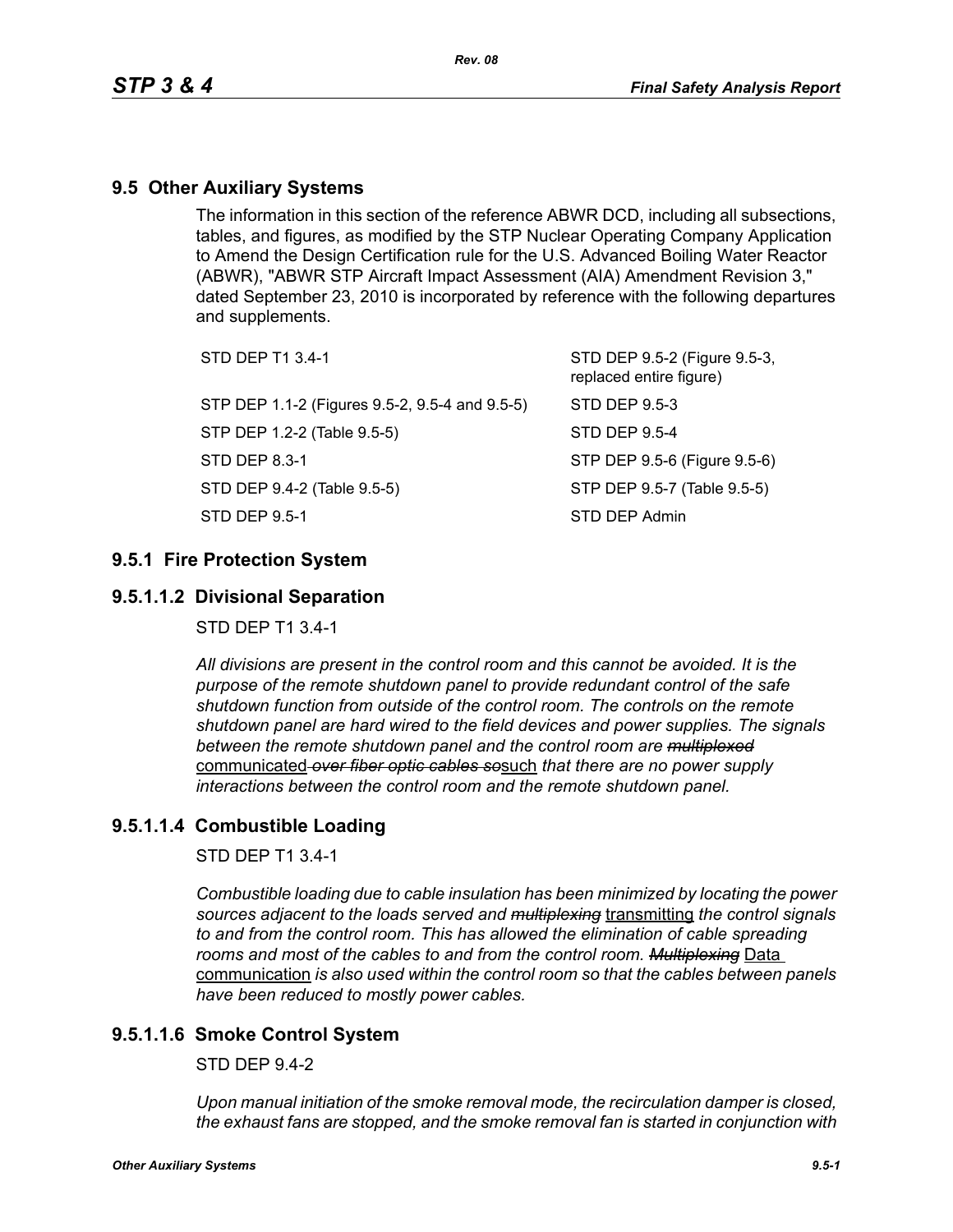*the supply fan for 100% outside air purging. In the Control Building, the recirculation damper is closed,* the damper in the bypass duct around the air handling unit is opened, and one or *both* the exhaust fans are operated in conjunction with the supply *fan for smoke removal.*

# **9.5.1.1.7 Spurious Control Actions**

STD DEP T1 3.4-1

*As stated above, the systems are separated by fire areas on a divisional basis. The multiplexing system is a dual channel system. Two simultaneous, identical digitized control signals are required at the demultiplexer for control action to be taken at the field device.* The ESF Logic and Control System (ELCS) utilizes redundant fiber optic links to communicate ESF system level actuation status to the Remote Digital Logic Controllers (RDLCs), which control the remote input/output functions and the actuation of the electromechanical components. The RDLC utilizes diagnostics to verify the validity of each redundant message. The redundant messages received by the RDLC must match for component actuation to occur. *The probability of two spurious* messages occurring on each of the redundant links that both pass the communication diagnostics and that also match between the two redundant links *signals matching is essentially zero.*

*The significance of the two-channel operation of the multiplex system* redundant fiber optic design *is that, if the ability to operate from the control room is lost, equipment will continue to run until manually shutdown in the field by the operators. Equipment may*  also be manually started at the switchgear or motor control centers during a control *room fire situation without fear that failures in the control room would cause the equipment to be shutdown. The feature of being able to start equipment locally without fear of it being shut down by spurious signals from the control room makes it possible to utilize nonsafety-related systems such as the feedwater and condensate pumps in the Turbine Building as backups to the safety-related safe shutdown system, if desired.*

*The interlocks which prevent damage of equipment may be accomplished directly and by hard wiring in the field. For example, the protective relaying for the switchgear is located in the switchgear and the interlocks accomplished in switchgear. Signals for operational logic are multiplexed* communicated *to the control room, but protective actions are not dependent on conditions in the control room.*

The evaluation of single and multiple spurious operations that could adversely impact post-fire safe shutdown will be performed in a manner that is consistent with the methodology of NEI 00-01, Revision 2 as modified by the guidance of RG 1.189 Revision 2 as it applies to Single and Multiple Spurious Operation Analysis.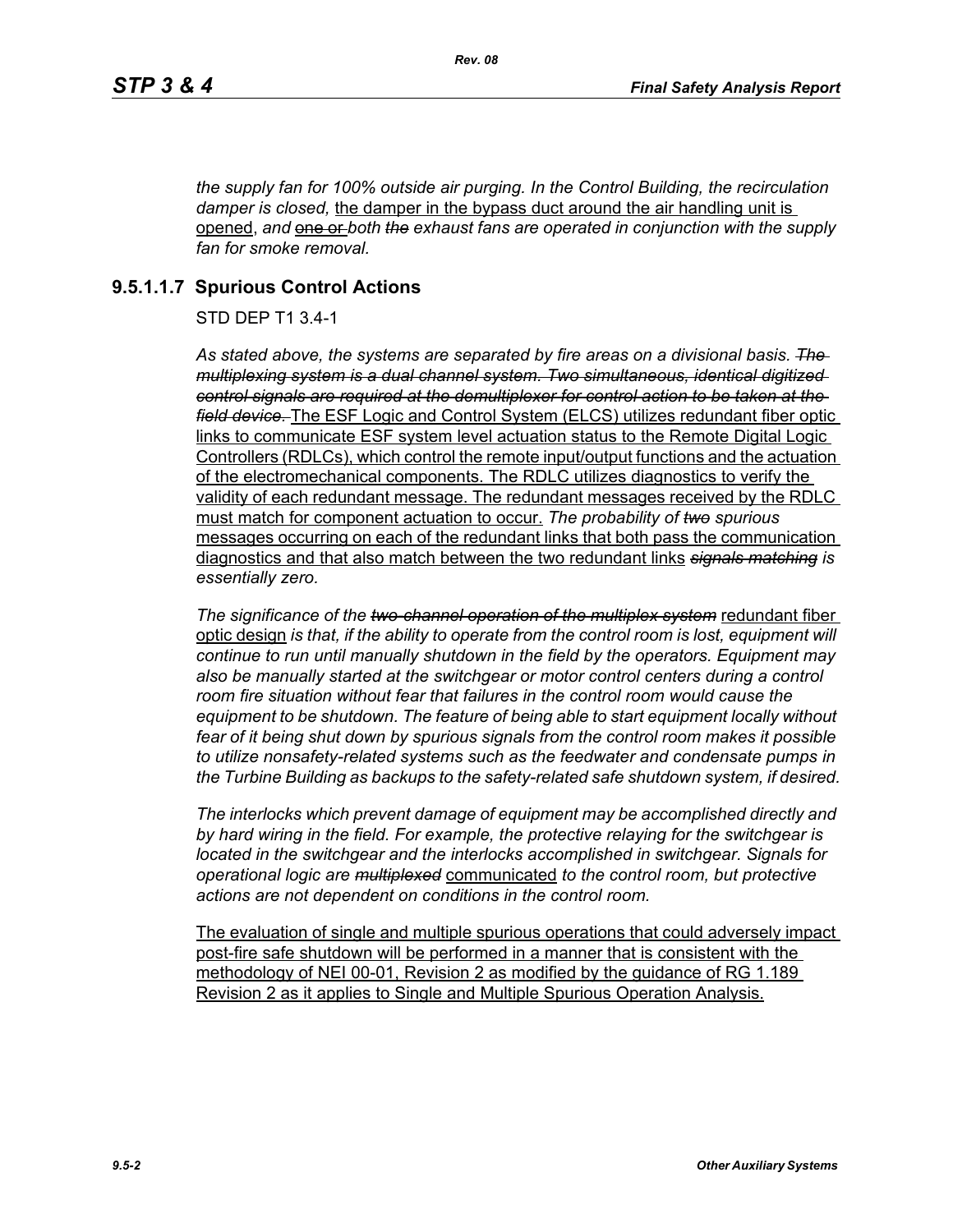# **9.5.1.3.1 General Description**

 $STP$  DFP 12-2

*The suppression systems for the buildings and the plant yard are shown in the following figures:*

| Area                    | <b>Figures</b>                            |
|-------------------------|-------------------------------------------|
| <b>Reactor Building</b> | 9A.4-1 thru 9A.4-10                       |
| <b>Control Building</b> | 9A.4-11 thru 9A.4-16                      |
| <b>Turbine Building</b> | 9A.4-17 thru 9A.4-21, 9A.4-33 and 9A.4-34 |
| Service Building        | 9A.4-22 thru 9A.4-27                      |
| Radwaste Building       | 9A.4-28 thru 9A.4-32                      |
| <b>Plant Yard</b>       | $9.5 - 5$                                 |

## **9.5.1.3.4 Protection of Operating Units**

The following site-specific supplement addresses the COL License Information Item discussed in this subsection.

Fire protection of the operating units during construction of the additional units is addressed in Appendix 9E.

### **9.5.1.3.5 General Description of Fire Protection System**

STP DEP 1.1-2

STP DEP 1.2-2

STP 3 & 4 is a dual-unit station. The water supply for fire protection will be shared by STP 3 & 4. A single fire protection pump house and two storage tanks are located within the protected area boundary that provides water for fire suppression to both units via piping in the yard. This common system has the same capability as the system for the single unit design. The fire protection water supply complies with Regulatory Guide 1.189, Rev. 1, which states that a common water supply may be utilized for multi-unit nuclear power plant sites with a common yard fire main loop. The common fire water supply and yard main piping system for STP Units 3 & 4 are depicted in Figures 9.5-4 and 9.5-5. The common yard fire main loop surrounding STP Units 3 & 4 is cross-connected between units in accordance with Regulatory Guide 1.189, Rev. 1.

*The Turbine Building is provided with standpipes, hose reels and ABC portable extinguishers throughout the building. In addition, the following fire suppression systems provide primary fire suppression capability to the following areas:*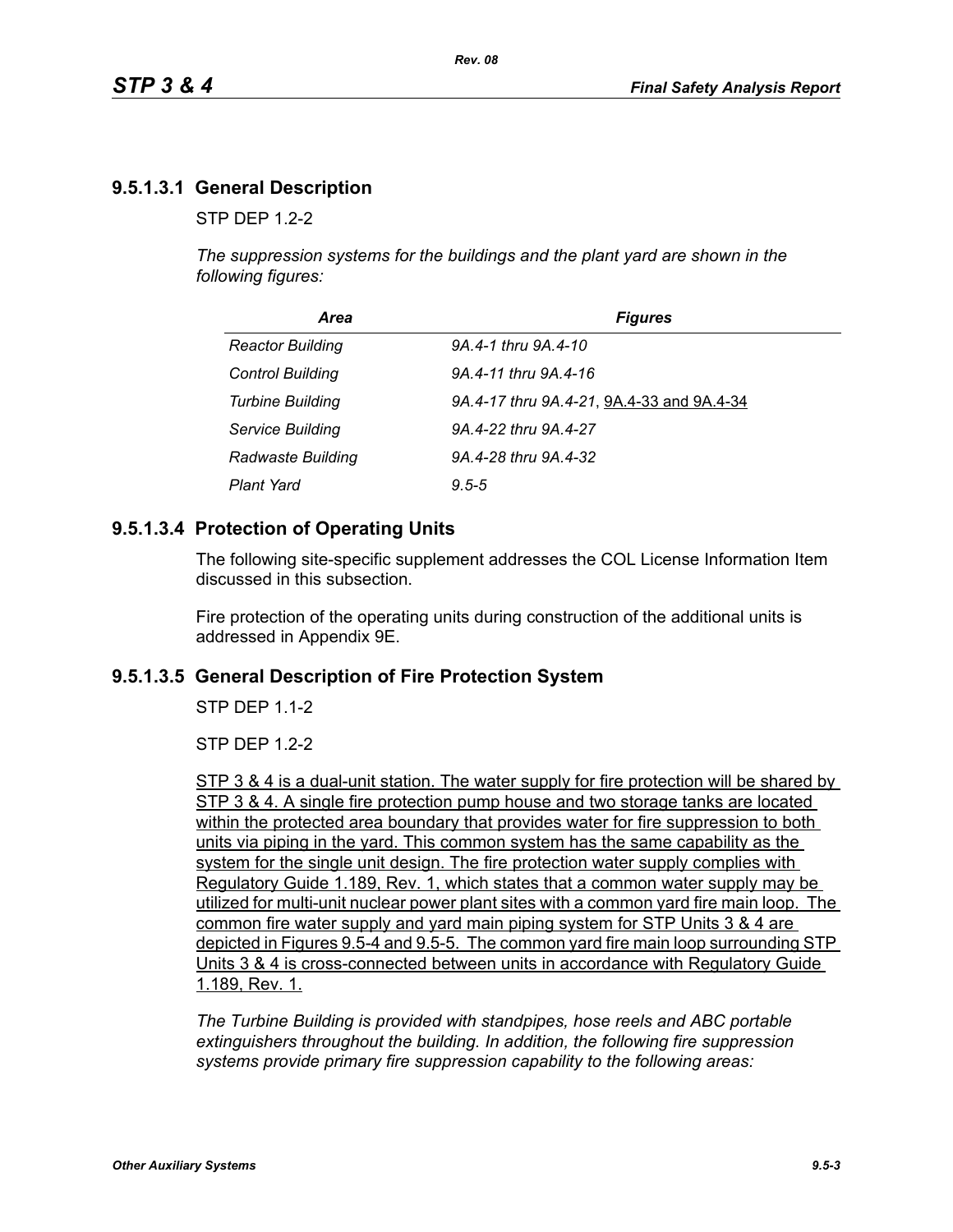- *(1) Automatic closed head sprinkler systems are provided in the open grating area of the three floors under the turbine* throughout the Turbine Building except in higher hazard areas that are protected as described below.
- *(2) Deluge foam-water sprinkler systems are provided in the* combustion turbine generator areas, hydrogen seal oil unit room, turbine lube oil storage tank room, EHC hydraulic control unit room, *lube oil conditioning area and the lube oil reservoir area.*
- *(3) A deluge sprinkler system is provided in the hydrogen seal oil unit area.*
- *(4) A preaction sprinkler system is provided in the auxiliary boiler area.*

## **9.5.1.5 Inspection and Testing Requirements**

The following site-specific supplement addresses inspection and testing requirements for both startup and post startup of the fire protection system.

A final plan for implementation of the fire protection system pre-operational and postoperational inspection and testing program, based on the as-procured and as-installed fire protection systems and components, including the fixed and portable emergency lighting and the fixed and portable communication systems, will be available prior to commencement of construction. The plan includes documented instructions, procedures or drawings that prescribe inspections and tests that govern the installed fire protection systems. The scope of items for inspections and testing includes fire protection system equipment and active components, as well as passive features such as fire barriers, fire dampers, fire doors, and fire-rated penetration seals. (COM 9.5-1)

The plan will comply with Regulatory Position C.2.4 in Regulatory Guide 1.189, Revision 1. Preoperational and post-operational inspections and tests will comply with the applicable NFPA codes and standards. (COM 9.5-2)

# **9.5.2 Communication Systems**

STP DEP 1.1-2

At STP 3 & 4, a common communication system is used to provide plant-wide communications between the dual units. The communication system is not safetyrelated. A common communication system providing plant wide communications is a safety enhancement since it allows for ease of communication between units. The representative outline of the common communication system is shown in Figure 9.5-2 for STP 3 & 4.

### **9.5.2.6.3 System Operation**

The following site-specific supplement addresses the COL License Information Item discussed in this subsection.

Telephone system EPBX switches are powered by an individual 8-hour battery system. These battery systems are charged by offsite 120 Vac backed up by the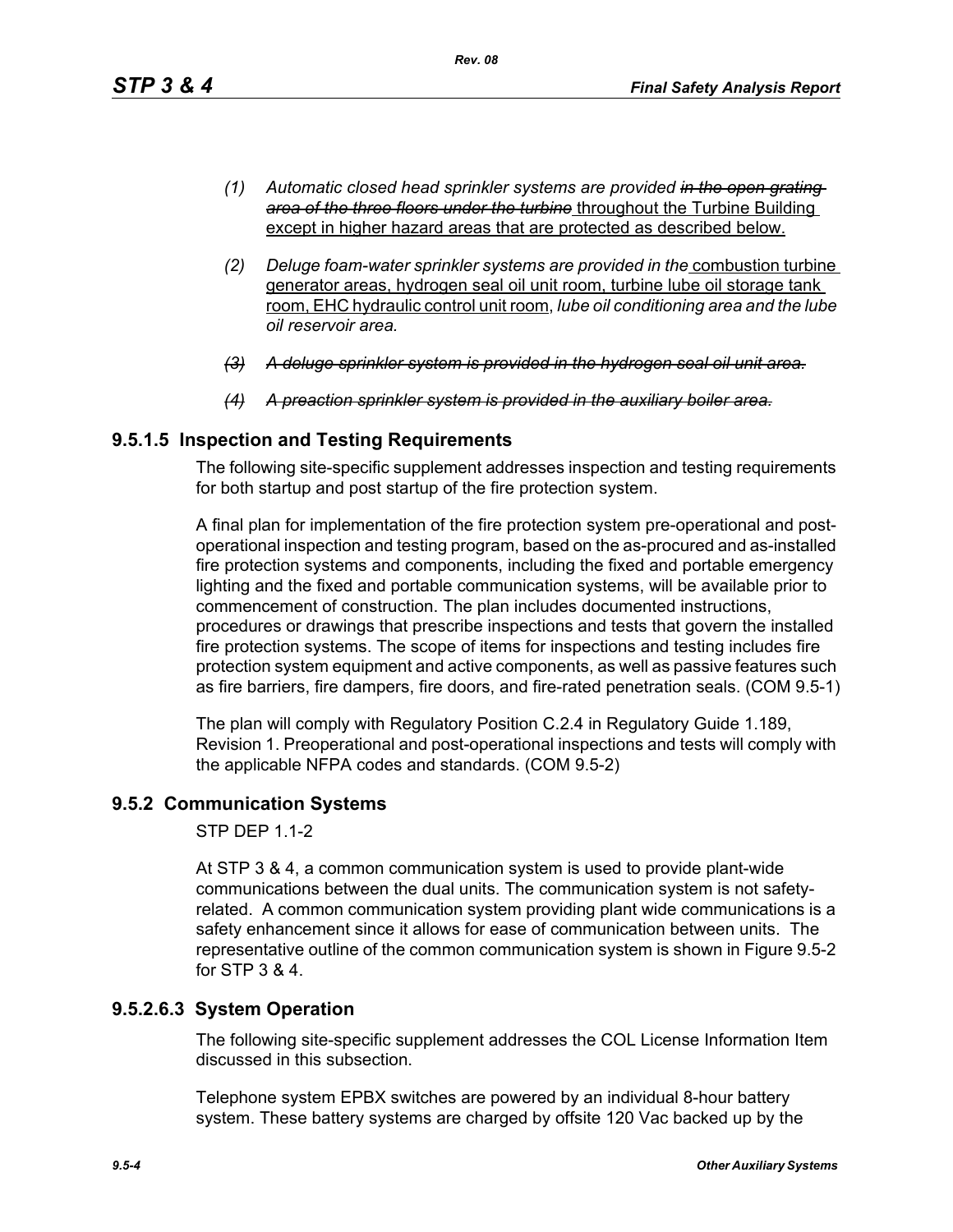Emergency Operations Facility or Nuclear Support Center diesels. Loss of normal 120 Vac and low battery voltages are annunciated.

The jacks for use with electosound telephones in the maintenance jack system are powered by 8 Vdc from the sectionalizing panels. The power supply is mounted internal to the sectionalizing panel.

Two-way radio system repeater base stations are powered by normal plant 120 Vac power backed up with a non-Class 1E Combustion Turbine Generator (CTG). Mobile radios are powered by vehicular batteries. Handheld portables are powered with selfcontained batteries.

The radio paging transmitter and countertop paging terminal are powered by normal plant 120 Vac backed up by a non-Class 1E CTG. The pocket pager units are supplied with a self-contained battery.

The operator communication panels are powered with normal plant 120 Vac and backed up with non-Class 1E CTG and an 8-hour battery.

### **9.5.3 Lighting and Servicing Power Supply System**

STD DEP 9.5-4

STD DEP Admin

*All lighting systems are designed to provide intensities consistent with the lighting needs of the areas in which they are located, and with their intended purpose. The lighting design considers the effects of glare and shadows on control panels, video display devices, and other equipment, and the mirror effects on glass and pools. Lighting and other equipment maintenance, in addition to the safety of personnel, plant equipment, and plant operation, is considered in the design. Areas containing flammable materials (e.g.., battery rooms, fuel tanks) have explosion proof lighting systems. Areas subject to high moisture have water-proof installations (e.g.., drywell, washdown areas). Plant AC lighting systems are generally of the fluorescent type, with mercury* High-Pressure Sodium (HPS) *lamps (or equivalent) provided for high ceiling, except where breakage could introduce mercury into the reactor coolant system*. *Incandescent lamps are used for DC lighting systems and above the reactor, and fuel pool and other areas where lamp breakage could introduce mercury into the reactor coolant*.

The following site-specific supplement is provided.

Emergency lighting comprised of emergency DC lighting and guide lamp lighting systems is provided throughout the plant as necessary to support fire suppression actions and safe-shutdown operations, including access and egress pathways to safeshutdown areas during a fire event.

The emergency lighting power distribution system contains protective devices necessary to preclude a fire in one area from causing a loss of emergency lighting in any unaffected area required for safe-shutdown operations.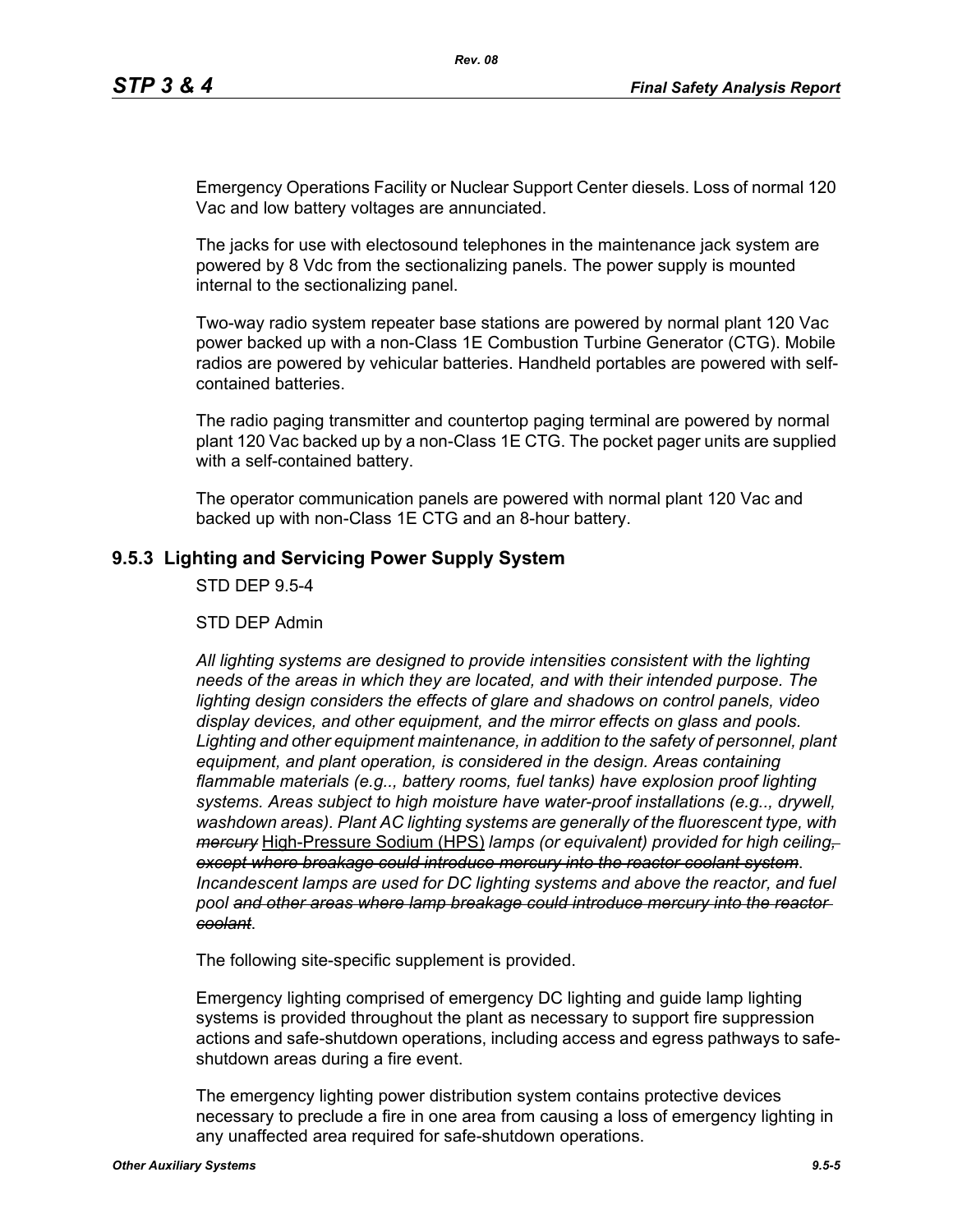## **9.5.3.1.1 General Design Bases**

*The general design bases for the Nuclear Island portion of the lighting systems are as follows:*

- *(4) Each of the normal, standby or emergency lighting systems has the following arrangement criteria:*
	- *(l) For mercury lamps, ballasts can be installed separately for life extension under the defined environment.* (Not Used)

The following site-specific supplement is provided.

- *(s)* Control switches for lighting fixtures inside the drywell or containment are installed both inside and outside of the drywell/containment.
- *(5) Lighting fixtures shall be selected in accordance with the following criteria:*
	- *(a) Lighting fixtures inside the plant are the following type of fixtures:*
		- *(ii) Mercury* **HPS** *lamps Mercury* HPS *lamps (or equivalent) shall be selected as fixtures for high ceiling areas (except in reactor building or other areas where lamp breakage could introduce mercury into the reactor coolant).*

The following site-specific supplement is provided.

- *(o)* High-efficiency electronic ballasts are not used in a high radiation environment.
- *(p)* Lighting fixtures for yard lighting are 1000W HPS lamps mounted on 100-foot (30.48m) lighting poles with retractable/lowering devices.

### **9.5.3.1.2 Safety-Related Design Bases**

*Nuclear safety-related design bases for ABWR Standard Plant lighting systems are as follows:*

- *(1) Mercury vapor fixtures and mercury switches are not used where a broken fixture or switch may result in introduction of mercury into the reactor coolant system.* (Not Used)
- *(2) Adequate lighting for any safety-related areas, such as areas used during emergencies or reactor safe shutdown, including those along the appropriate access or exit routes, are provided from three different lighting circuits (standby AC; emergency 125VDC, or self-contained battery fixtures).*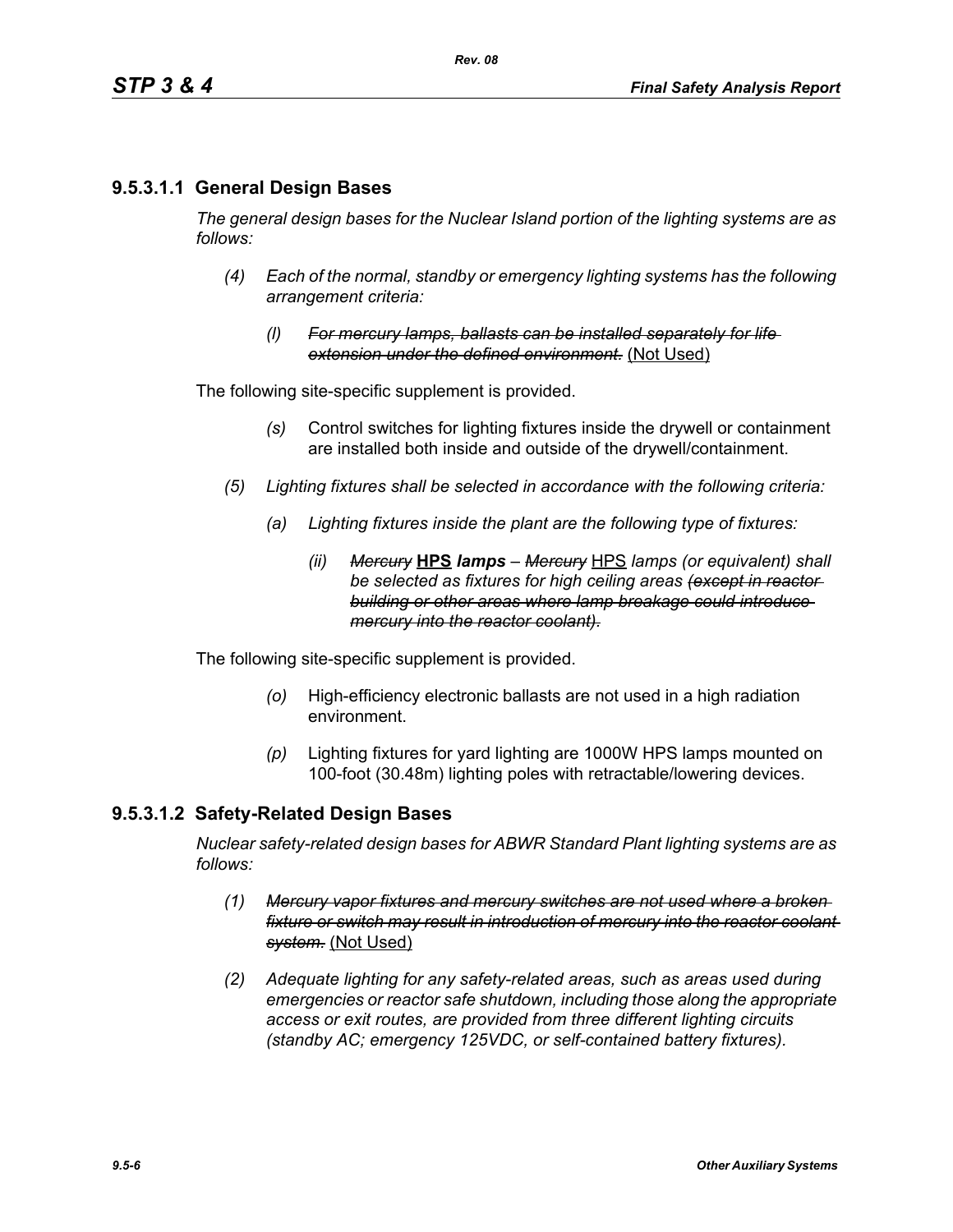## **9.5.3.2 System Description**

*Lighting fixtures that contain mercury are not used inside the Reactor Building or in any other location where broken fixtures may introduce mercury into the reactor coolant system.*

# **9.5.3.2.1 Normal (Non-Class 1E) Lighting**

The following site specific-supplement is provided.

Yard lighting is supplied at 480V from non-Class 1E sources. If this power is not available, power for the yard lighting will be automatically provided from the non-Class 1E CTG.

## **9.5.3.3 Inspection and Testing Requirements**

STD DEP Admin

*Since the normal standby and emergency lighting circuits are energized and maintained continuously, they require no periodic testing. However, periodic inspection and bulb replacement will be performed (Subsection 8.3.4.2.5* 8.3.4.25*). The guide lamps are capable of being tested and will be inspected and tested periodically to ensure operability of lights and switching circuits.*

### **9.5.4 Diesel Generator Fuel Oil Storage and Transfer System**

STP DEP 9.5-6

### **9.5.4.1.1 Safety Design Bases**

*(4) The diesel-generator fuel oil storage and transfer system is of Seismic Category I design. In addition, the storage tanks are separately located underground* in vaults, designed for stick gauge access *and are protected from damage by flying missiles carried by tornados and hurricanes, from external floods, and other environmental factors. The fill connection is located at grade elevation. The vent and sample connection are* is *located a little above the grade elevation. The fill and sample lines are capped and locked to prevent entry of moisture.* The fill and sample lines are also provided with locked-closed isolation valves. The vent is located above the maximum flood level. *Each vent is of fireproof goosenecked line with fine mesh screen to prevent access of debris.*

### **9.5.4.2 System Description**

*The diesel-generator fuel oil storage and transfer system for each engine consists of a yard 7-day storage tank, a fuel oil day tank,* two *fuel oil transfer pump* pumps, located inside the storage tank, *suction strainer, duplex filter, instrumentation and controls, and the necessary interconnecting pipe and fittings. A bleed line returns excess fuel oil from the day tank for recirculation to the yard storage tank.* A gravity drain is supplied from the bottom of each of the yard storage tanks. These drains periodically remove any water accumulation and sediment from the tanks. The suction of the fuel oil transfer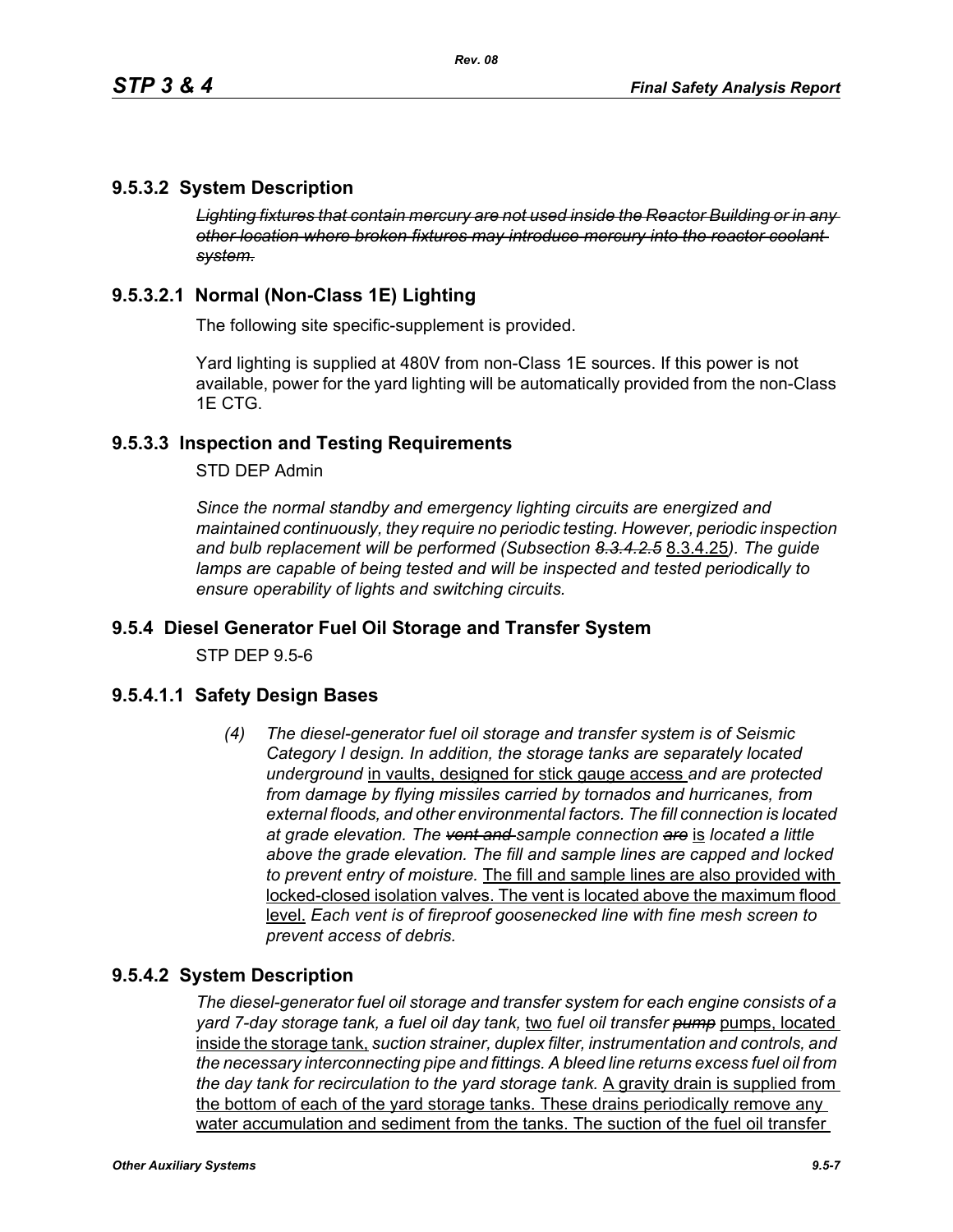pumps is elevated two to three inches above the tank low points to allow some tank volume for the settling of any water. *Day tank elevation is such that the engine fuel oil pump operates with flooded suction. The bottom of the day tank will never be lower than the pump suction centerline.*

### **9.5.4.3 Safety Evaluation**

*The Seismic Category I portions of diesel-generator fuel oil piping will be* is *routed in tunnels between the storage tanks and the Reactor Building. The system will be* is *provided with a protection against external and internal corrosion. The buried portion of the* storage *tanks,* located in vaults, *and piping will be* are *provided with waterproof protective coating. and an impressed current-type cathodic protection, to control the external corrosion of underground piping system. The impressed current-type cathodic protection system will be designed to prevent the ignition of combustible vapors or fuel oil present in the fuel oil system, in accordance with Regulatory Guide 1.137, Paragraph C.1.g.*

### **9.5.4.4 Tests and Inspections**

*Each fuel oil storage tank will be emptied and accumulated sediments be removed every 10 years to perform the ASME Section XI, Article IWD-2000 examination requirements.*

*In accordance with Regulatory Guide 1.137, periodic surveillance of cathodic protection for underground piping system will be provided, not to exceed a 12-month interval, to make sure that adequate protection exists. At intervals not exceeding 2 months, each of the cathodic protection rectifiers shall be inspected.* 

*New fuel oil will be tested for specific gravity, cloud point and viscosity and visually inspected for appearance prior to addition to ensure that the limits of ASTM D975 are not exceeded. Analysis of other properties of the fuel oil will be completed within two weeks of the fuel transfer.*

#### **9.5.5 Diesel-Generator Jacket Cooling Water System**

STD DEP 9.5-1

#### **9.5.5.4 Tests and Inspection**

*To ensure the availability of the diesel-generator cooling water system, scheduled inspection and testing of the equipment is performed in accordance with Regulatory Guide 1.108,* 1.9*, as part of the overall engine performance checks.*

## **9.5.10 Motor-Generator Set**

STD DEP 9.5-3

STD DEP 8.3-1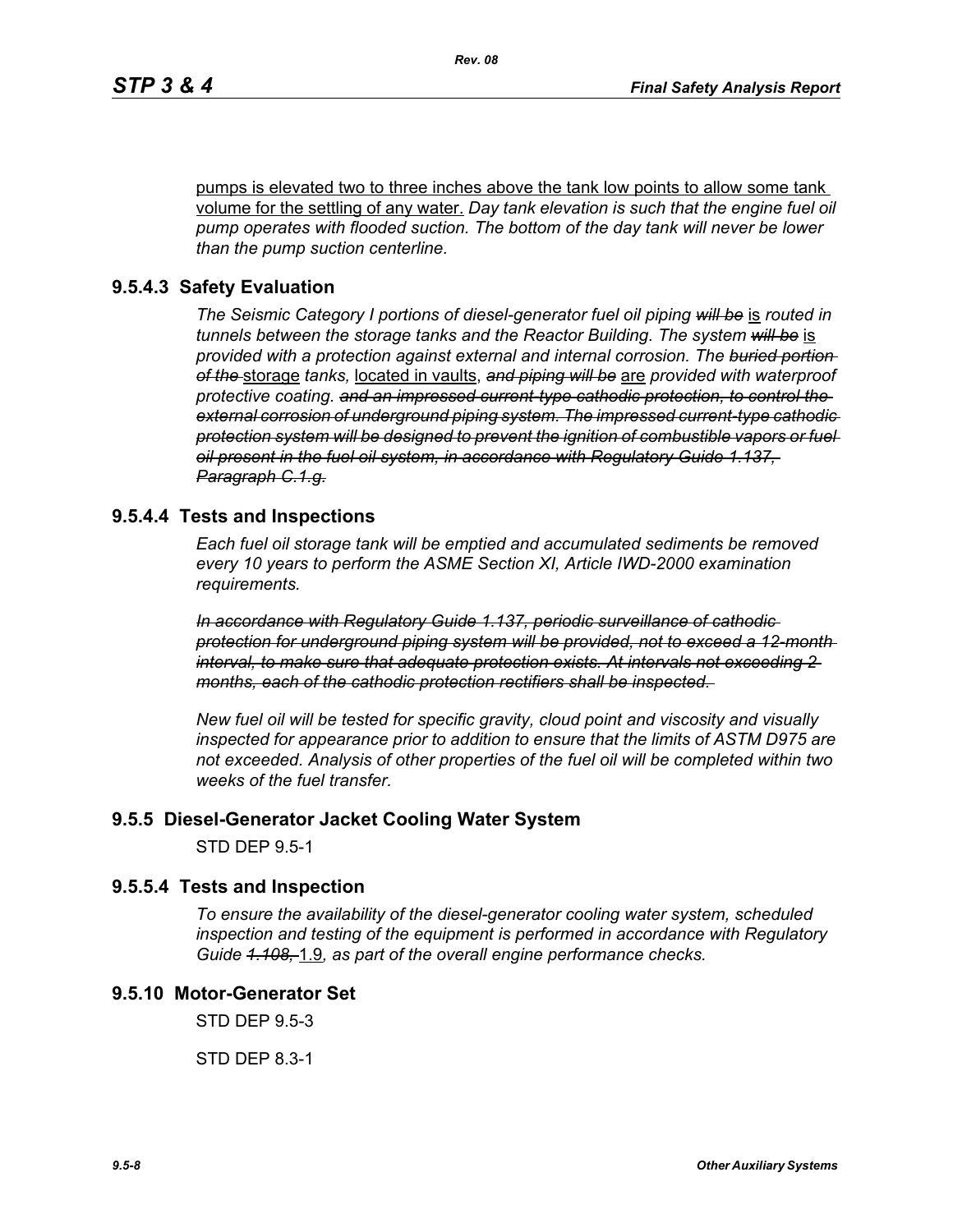# **9.5.10.2 System Description**

*Two MG sets are provided; each is connected to an independent 6.9* 13.8 *kV power bus. The individual power buses are separated from one another by unit auxiliary transformer* transformers *and circuit breakers. Each MG set is designed to provide constant voltage and constant frequency power to three adjustable speed drives (ASDs). These ASDs are the static converter devices which generate the appropriate variable voltage, variable frequency power to the connected RIPs.*

*Each MG set consists of the following components:*

- *(1) An induction motor.*
- *(2) A generator and excitation system. The exciter design is of brushless type.*
- *(3) A flywheel of appropriate moment of inertia to satisfy the pump speed coastdown requirements as specified in Subsection 9.5.10.1.*
- *(4) Control and protective circuits. The control circuit is designed to maintain generator output at a fixed voltage-to-frequency (V/f) ratio for optimum RIP speed modulation. Protective logic and circuits, monitoring instrument, annunciators, indicators, etc. are provided to protect the MG set components from being damaged by consequences of abnormal equipment operation.*

*The MG set does not interface directly with the ASD/RIP loads; it interfaces with the loads through three isolation* three vacuum circuit breakers (VCBs) and three ASD input *transformers*. *These isolation* Each VCB provides for automatic or manual disconnection of the associated ASD input transformer and ASD/RIP motor load from the generator power output. The ASD input *transformers provide two functions in the RIP power supply systems. They step down the MG set voltage output to the level compatible with the rectifier circuit* circuitry *in the ASD. Also, by phase-shifting the output of the three transformers by ±20 degrees among one another, a majority of the harmonic currents produced by the 6-pulse ASD converter is*are *canceled, thus preventing most of the negative-phase-sequence current from flowing back into the generator.*Also, by applying phase-shifting principles for the design of the ASD input transformers, the level of the harmonic currents produced by the three operating ASD converters are greatly reduced, as compared to the harmonic currents that would be produced by an equivalent single input transformer with an associated single 6-pulse type ASD converter design, thus minimizing the harmonic currents flowing back into the generator.

*The MG set will be started with no load. This is accomplished by first leaving all connected ASD loads in their tripped position* shutdown or tripped status. *The MG set motor is started by a control switch in the main control room, and accelerates directly to the rated speed. The connected ASD loads are then sequentially placed online by the control room operator through issuance of proper mode switch commands. The MG set output varies from no load to full load in accordance with the variable operating speed of the RIP's* RIPs . *Shutdown of the MG sets is the exact reverse of the startup.*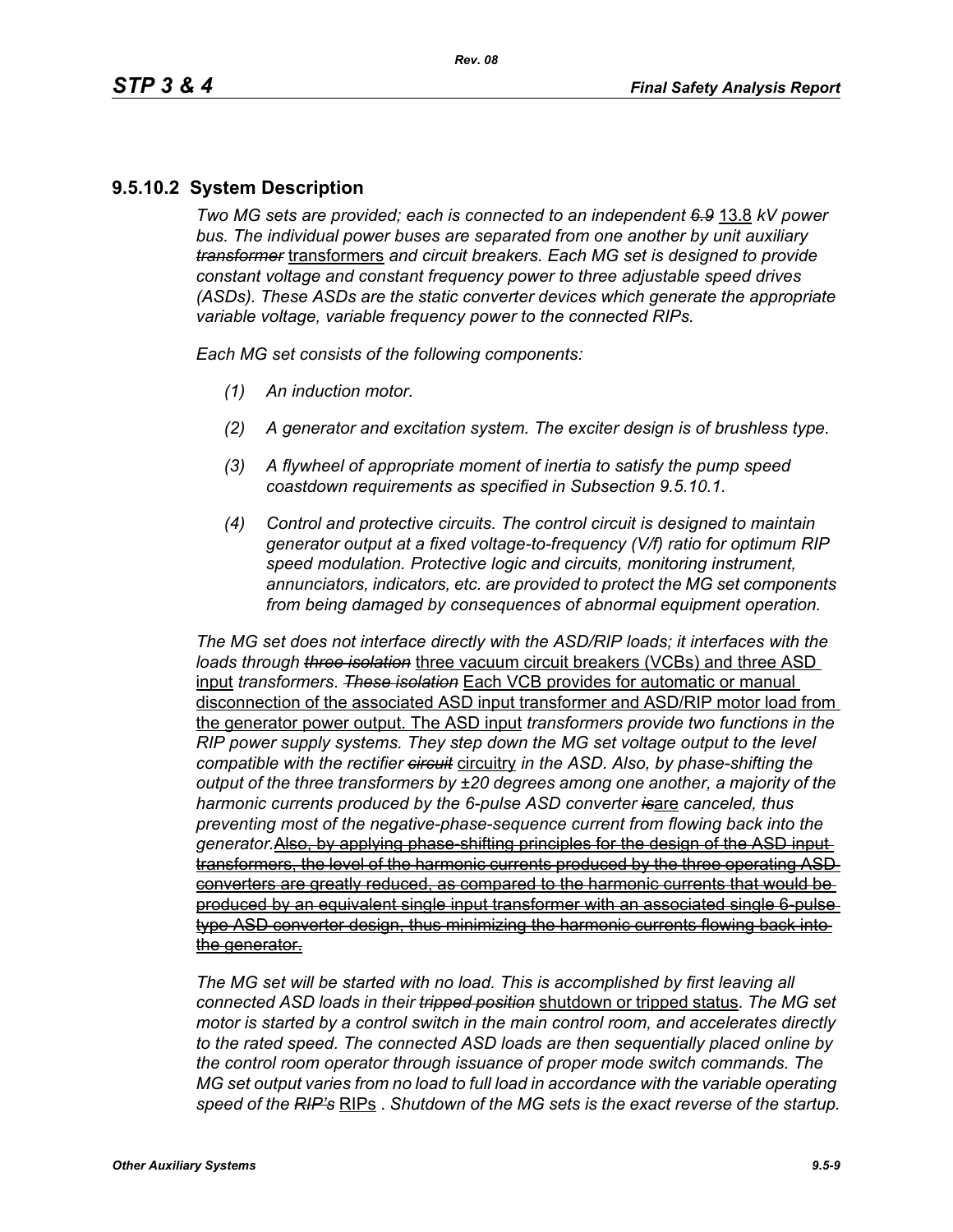# **9.5.11 Combustion Turbine/Generator**

STD DEP 8.3-1

## **9.5.11.1 Design Basis**

*The design bases of the equipment shall meet the following performance criteria:*

- *(1) The CTG unit shall automatically start, accelerate to required speed, reach nominal voltage and frequency, and begin accepting load within two* ten *minutes of receipt of its start signal.*
- *(2) The CTG shall be capable of being manually connected to SBO shutdown loads (via any one of the Class 1E diesel generator buses) from the main control room within ten minutes from the beginning of the event. The CTG shall also be capable of being manually connected to the Class 1E buses. However, the CTG shall not be normally connected to plant safety buses nor require any external AC power to operate. There shall be two circuit breakers (one Class 1E and one non-class 1E) in series between the bus automatically* connected to the *CTG and each Class 1E bus.*
- *(4) The CTG shall have an ISO rating (continuous rating at 15°C and at sea level* site conditions*) of at least 9* 20 *MW, with nominal output voltage of 6.913.8 kV at 60 Hz.*

## **9.5.11.2 System Description**

*The CTG is designed to supply standby power to selected loads on any two of the three turbine building (Non-Class 1E) 6.9 4.16 kV buses which carry the plant investment protection (PIP) loads during LOPP events. The CTG automatically starts on detection of a voltage drop of ≤70% on its preselected PIP buses. When the CTG is ready to*  load, if the voltage level is still deficient, power is automatically transferred to the CTG.

*Manually controlled breakers also provide the capability of connecting the combustion turbine generator to any of the 6.9 4.16kV Class 1E buses if all other power sources are lost. The reconfiguration necessary to shed PIP and connect the CTG to a preselected bus for emergency shutdown loads can be accomplished from the main control room within 10 minutes of the onset of a postulated station blackout event. Thus, the CTG meets the requirements for alternate AC (AAC) source (per Regulatory Guide 1.155) such that a station blackout coping analysis is not required. The additional connection capability for the remaining Class 1E buses enable the operator to start and operate redundant shutdown loads and other equipment loads if necessary.*

*(3) A reduction drive gear system between the turbine and generator.*Not Used.

## **9.5.12 Lower Drywell Flooder**

STD DEP 9.5-2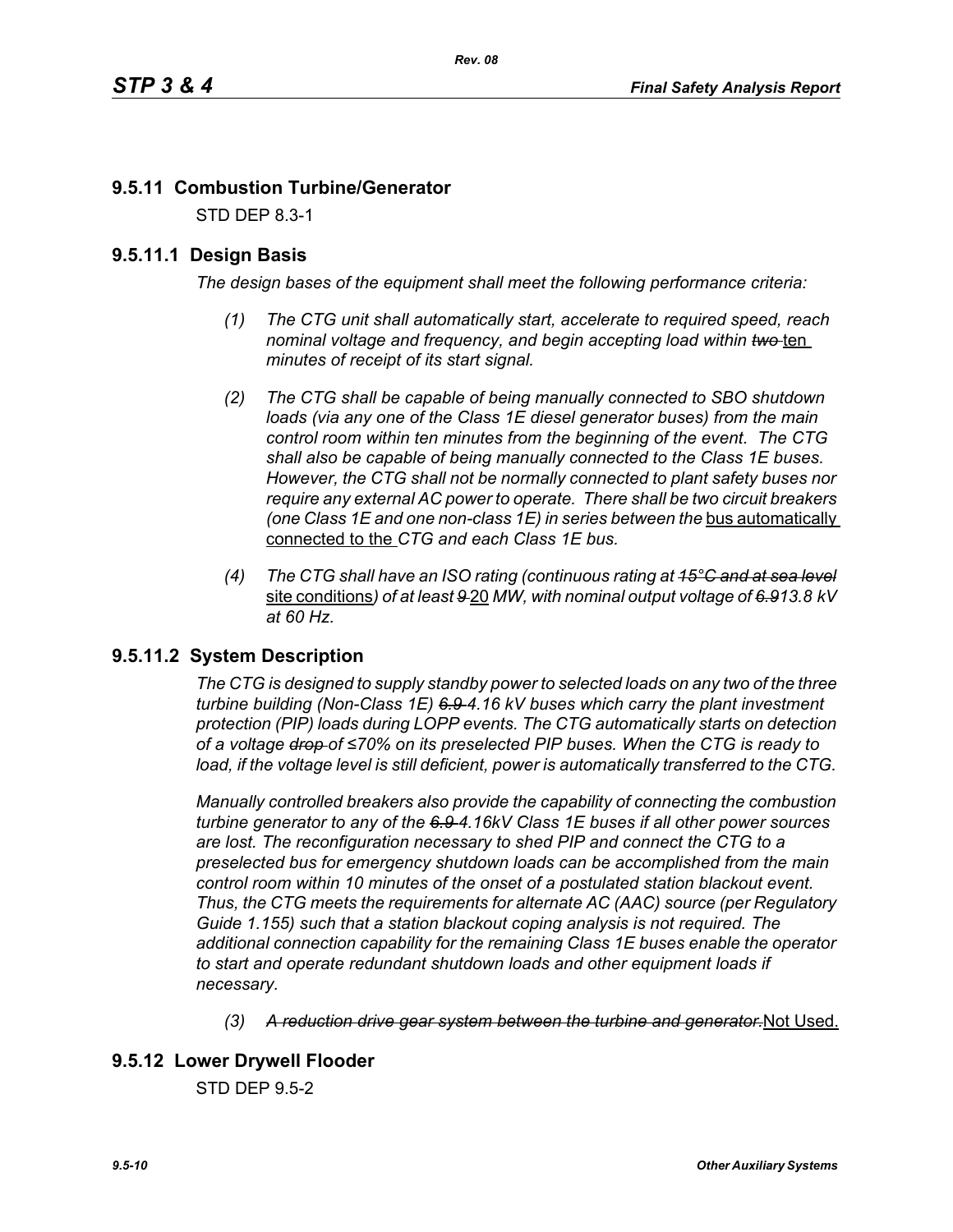## **9.5.12.1 Design Basis**

*The equipment shall meet the following performance criteria:*

- *(1) The LDF shall provide a flow path from the suppression pool to the lower drywell when the drywell air space temperature reaches 260°C.*
- *(7) (2) The LDF shall distribute flow evenly around the circumference of the lower drywell.*

## **9.5.12.2 System Description**

*The LDF, shown schematically in Figure 9.5-3, provides a flow path for suppression pool water into the lower drywell area during severe accident scenario that leads to core meltdown, vessel failure, and deposition of molten corium on the lower drywell floor. Molten corium is a molten mixture of fuel, reactor internals, the vessel bottom head and control rod drive components. The flow path is opened when the lower drywell airspace temperature reaches 260°C*.

*The LDF consists of ten pipes that run from the vertical pedestal vents into the lower drywell. Each pipe contains* has an isolation valve and *a fusible plug valve connected to the end of the pipe that extends into the lower drywell by a flange. The fusible plug valves open when the drywell air space (and subsequently the fusible plug) temperature reaches 260°C*. *When the fusible plug valves open, a minimum of 10.5 L/s of suppression pool water will be supplied through each flooder pipe (105 L/s total) to the lower drywell to quench the corium, flood the lower drywell and remove corium decay heat, which is estimated at 1% of rated thermal power. The flow rate is based on a minimum hydrostatic head of 200 mm above the flooder pipe inlet centerline and takes the frictional losses through the flooder pipe and fusible plug valve into account.*

*The fusible plug valves are made from flanges welded to the end of the vent inside the lower drywell area. The inner diameter of the pipe is slightly enlarged to accommodate a stainless steel separation disk, an insulating disk and fusible metal. The stainless steel disk prevents suppression pool water from corroding the plug material. The insulating disk thermally insulates the fusible metal from the wetwell water to assure that the fusible metal is not cooled by wetwell water and prevented from melting during the severe accident high lower drywell temperature conditions. Teflon was selected for the insulating disk because it has a softening temperature of 400°C and a maximum continuous operating temperature of 288°C, both of which are above the plug melting temperature. Furthermore, teflon has high chemical resistance and will not adhere to the stainless steel plug or the fusible plug. The end of the fusible plug valve is covered with a plastic cover that has a low melting point. The purpose of the cover is to avoid corrosion of the fusible metal material and to assure that any toxic components from the fusible metal material that might be released do not escape into the lower drywell area during normal plant operation.* The fusible plug valves open fully, and stay open when the air surrounding the fusible plug valves reaches 260°C. Opening of the valves is triggered by a temperature sensitive fusible plug (or fusible link) that melts when the surrounding air in the lower drywell reaches the opening temperature of 260°C. The temperature sensitive fusible material is isolated from the thermal effects of the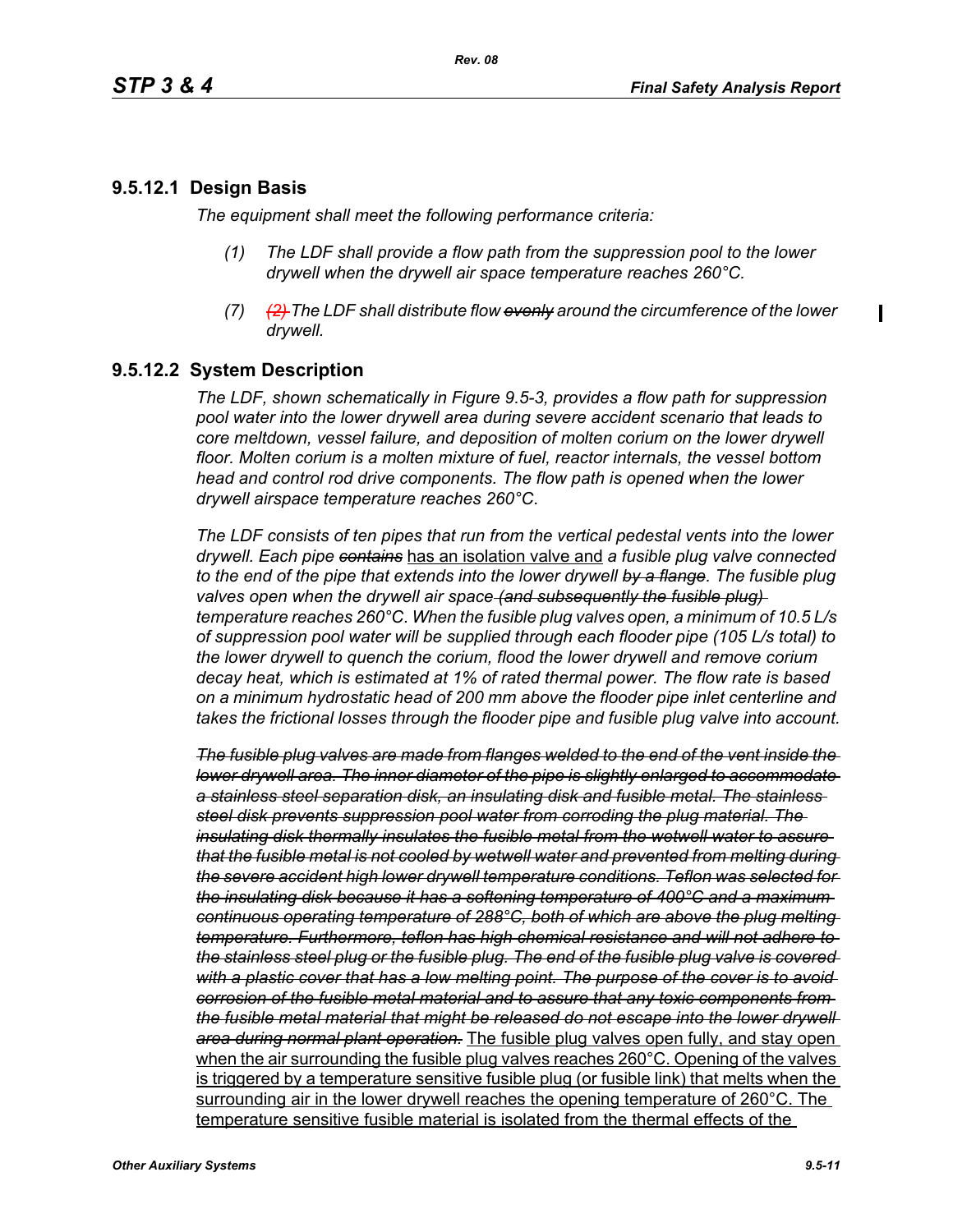suppression pool water inside the fusible plugs as required, to assure consistent operation when the 260°C opening temperature is reached. The fusible plug valves are not pressure relief valves. The pressure retaining portions of the fusible plug valves that contact the suppression pool water are made from stainless steel materials. The seals and gaskets used are compatible with suppression pool water at the design pressure and temperature listed in Subsection 9.5.12.3.1. The fusible plug valves have zero leakage under all operating and accident conditions, until the surrounding air temperature reaches 260°C. The temperature sensitive fusible material is protected or isolated, as required, from the following: moisture and humidity in the lower drywell, contact with personnel or equipment in the lower drywell, or release of any toxic components to the lower drywell (except during heat-up to 260°C).

## **9.5.12.3 Safety Evaluation**

## **9.5.12.3.1 General Evaluation**

The fusible plugs are passive, safety-related components whose design function is to remain closed to maintain the suppression pool pressure boundary during all operating conditions, including a Design Basis Accident. They are non-ASME Code components due to their application and function to open during a Beyond Design Basis Accident at a set temperature (260°C).

*The fusible plug is required to open fully when the outer metal temperature of* air surrounding *the valve reaches 260°C during a severe accident and to pass a minimum of 10.5 L/s with 375 mm of water above the valve inlet* flange.

*A plastic cover on the valve outlet seals the valve from the intrusion of moisture that could cause corrosion of the fusible metal material. The plastic cover has a melting point below 130°C and greater than 70°C and is required to melt completely or offer minimal resistance to valve opening when the opening temperature is reached.*

### **9.5.12.4 Testing and Inspection Requirements**

*No testing of the LDF system will be required during normal operation. During refueling outages, the following surveillance would be required:*

- *(1) During each refueling outage, verify that there is no leakage from the fusible plug valve flange or outlet when the suppression pool is at its maximum level*
- *(2) Once every two refueling outages, lower suppression pool water level or plug the flooder pipe inlet and replace two fusible plug valves. Test the valves that were removed to confirm their function. This practice follows the precedent set for inservice testing of Standby-Liquid Control System (SLCS) explosive valves in earlier boiling water reactors.*
- (2) Once every two refueling outages, two of the fusible plugs valves are tested to demonstrate proper opening function and triggering of the opening at the proper temperature. These tests may be performed together or separately, and the two fusible plug valves tested (or temperature sensitive materials) will be replaced.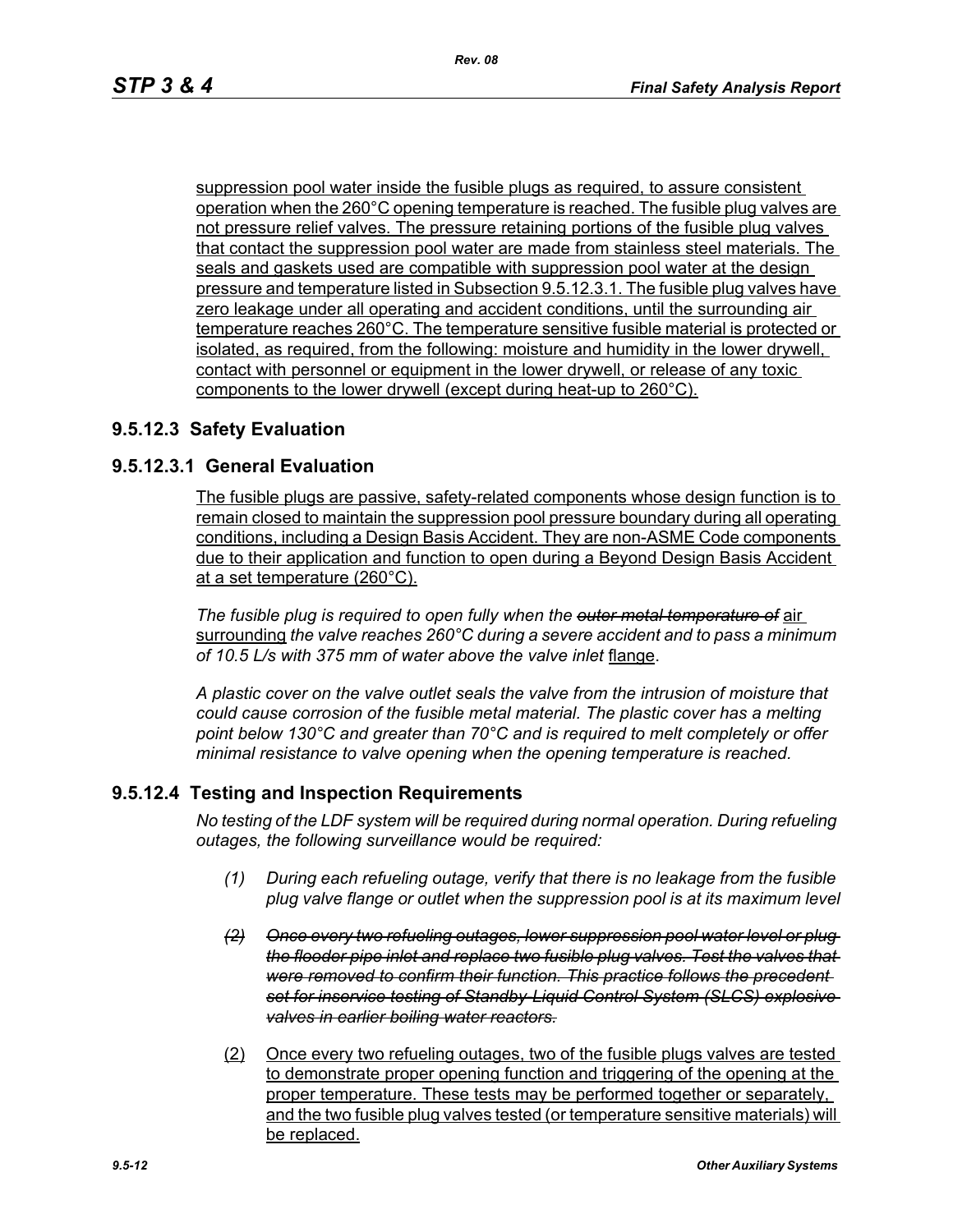# **9.5.13 COL License Information**

## **9.5.13.1 Contamination of the Diesel Generator Combustion Air Intake**

The following site-specific supplement addresses COL License Information Item 9.18.

Measures will be undertaken prior to and subsequent to testing of the diesel generators to restrict contaminating substances from the STP site which may be available to the diesel generator air intakes. (COM 9.5-3)

# **9.5.13.2 Use of Communication System in Emergencies**

The following standard supplement addresses COL License Information Item 9.19.

Procedure(s) for use of the plant communication system in emergencies including from RSS in the event of a main control room fire will be developed prior to fuel load. These procedures will be developed consistent with the plant operating procedure development plan in Section 13.5. (COM 9.5-4)

# **9.5.13.3 Maintenance and Testing Procedure for Communication Equipment**

The following standard supplement addresses COL License Information Item 9.20.

Procedure(s) for maintenance and testing of the plant communication systems will be developed prior to fuel load. These procedures will be developed consistent with the plant operating procedure development plan in Section 13.5. (COM 9.5-5)

## **9.5.13.4 Use of Portable and Hand Light in Emergency**

The following standard supplement addresses COL License Information Item 9.21.

The design of the lighting system complies with BTP CMEB 9.5-1, position C.5.g (1) and (2) as discussed below.

Suitable fixed and portable emergency lighting devices are available as follows:

- (1) Fixed self-contained lighting consisting of fluorescent or sealed-beam units with individual 8-hour minimum battery power supplies are available in areas that must be manned for safe shutdown and for access and egress routes to and from all fire areas. Safe shutdown areas include those required to be manned if the control room must be evacuated.
- (2) Suitable sealed-beam battery-powered portable hand lights are available for emergency use by the fire brigade and other operations personnel required to achieve safe plant shutdown.

## **9.5.13.5 Vendor Specific Design of Diesel Generator Auxiliaries**

The following standard supplement addresses COL License Information Item 9.22.

The as-built diesel generator support systems (i.e., the Diesel Generator Fuel Oil System, the Diesel Generator Cooling Water System, the Diesel Generator Starting Air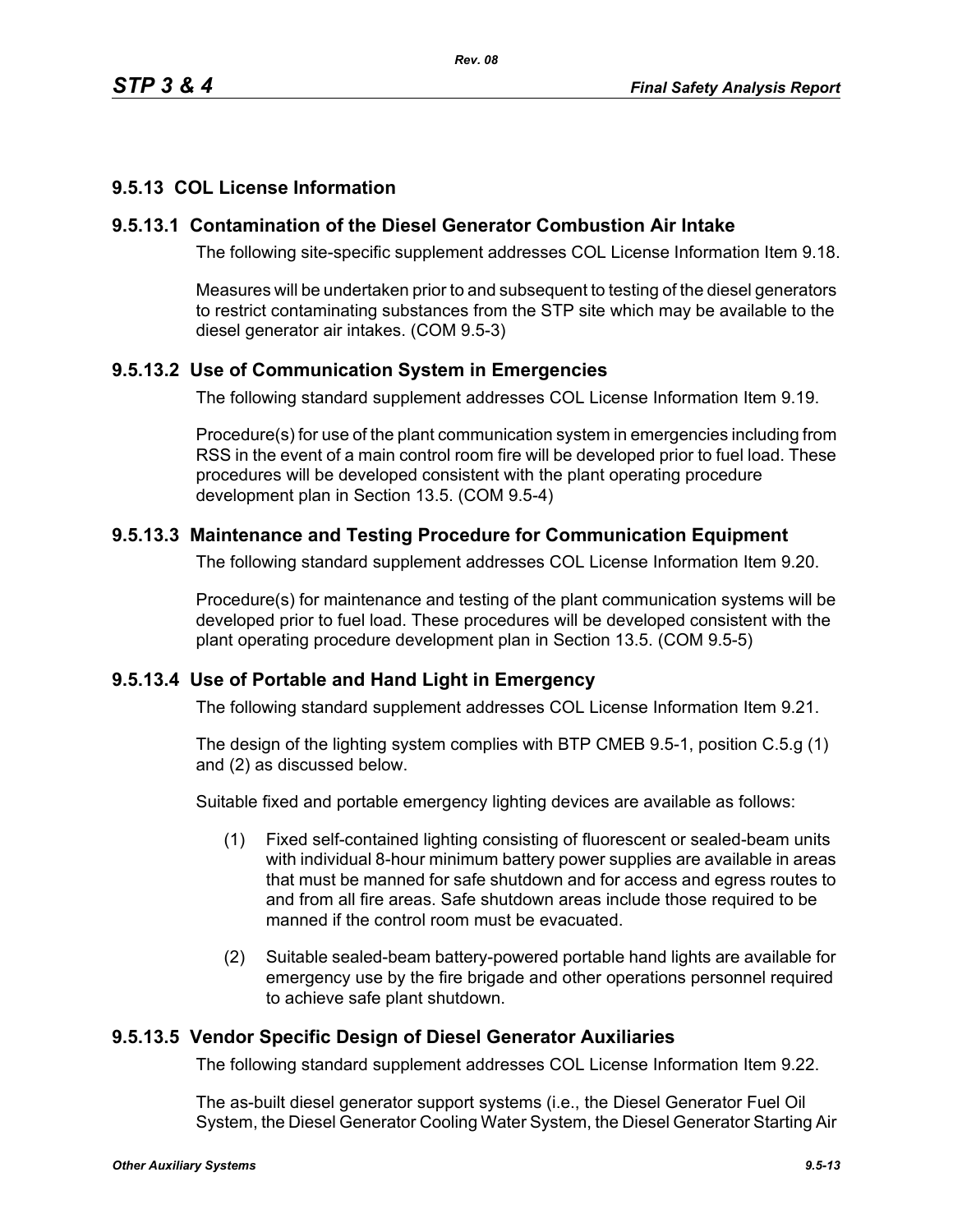*Rev. 08*

System, the Diesel Generator Lubrication System, the Diesel Generator Combustion Air Intake and Exhaust System) will be reviewed for any differences in design from those discussed in Subsections 9.5.4 through 9.5.8 of the reference ABWR DCD, respectively. The FSAR will be updated in accordance with 10 CFR 50.71(e) to identify any departures. (COM 9.5-6)

In accordance with 10 CFR 50.71(e), the FSAR will be updated to provide the following as-built information:

- (1) Not Used
- (2) Provision for stick gauges on fuel storage tanks for the Diesel Generator Fuel Oil Storage and Transfer System.
- (3) A description of engine cranking devices for the Diesel Generator Starting Air System (Subsection 9.5.6.).
- (4) Duration of cranking cycle and number of engine revolutions per start attempt for the Diesel Generator Starting Air System (Subsection 9.5.6.).
- (5) Lubrication system design criteria (pump flows, operating pressure, temperature differentials, cooling system heat removal capabilities, and electric heater characteristics) for the Diesel Generator Lubrication System (Subsection 9.5.7.).
- (6) Selection of a combustion air flow capacity sufficient for complete combustion in the Diesel Generator Combustion Air Intake and Exhaust System (Subsection 9.5.8.).
- (7) Volume and design pressure of air receivers (sufficient for 5 start cycles per receiver) for the Diesel Generator Starting Air System (Subsection 9.5.6.).
- (8) Compressor size (sufficient discharge flow to recharge the system in 30 minutes or less) for the Diesel Generator Starting Air System (Subsection 9.5.6.).

### **9.5.13.6 Diesel Generator Cooling Water System Design Flow and Heat Removal Requirements**

The following standard supplement addresses COL License Information Item 9.23.

In accordance with 10 CFR 50.71(e), the FSAR will be updated to provide the following as-built information: the design flow and heat removal requirements for the Diesel Generator Cooling Water System (Subsection 9.5.5.), including the design heat removal capacities of all the coolers and heat exchangers in the system. (COM 9.5-7)

In accordance with 10 CFR 50.71(e), the FSAR will be updated to provide the following as-built information: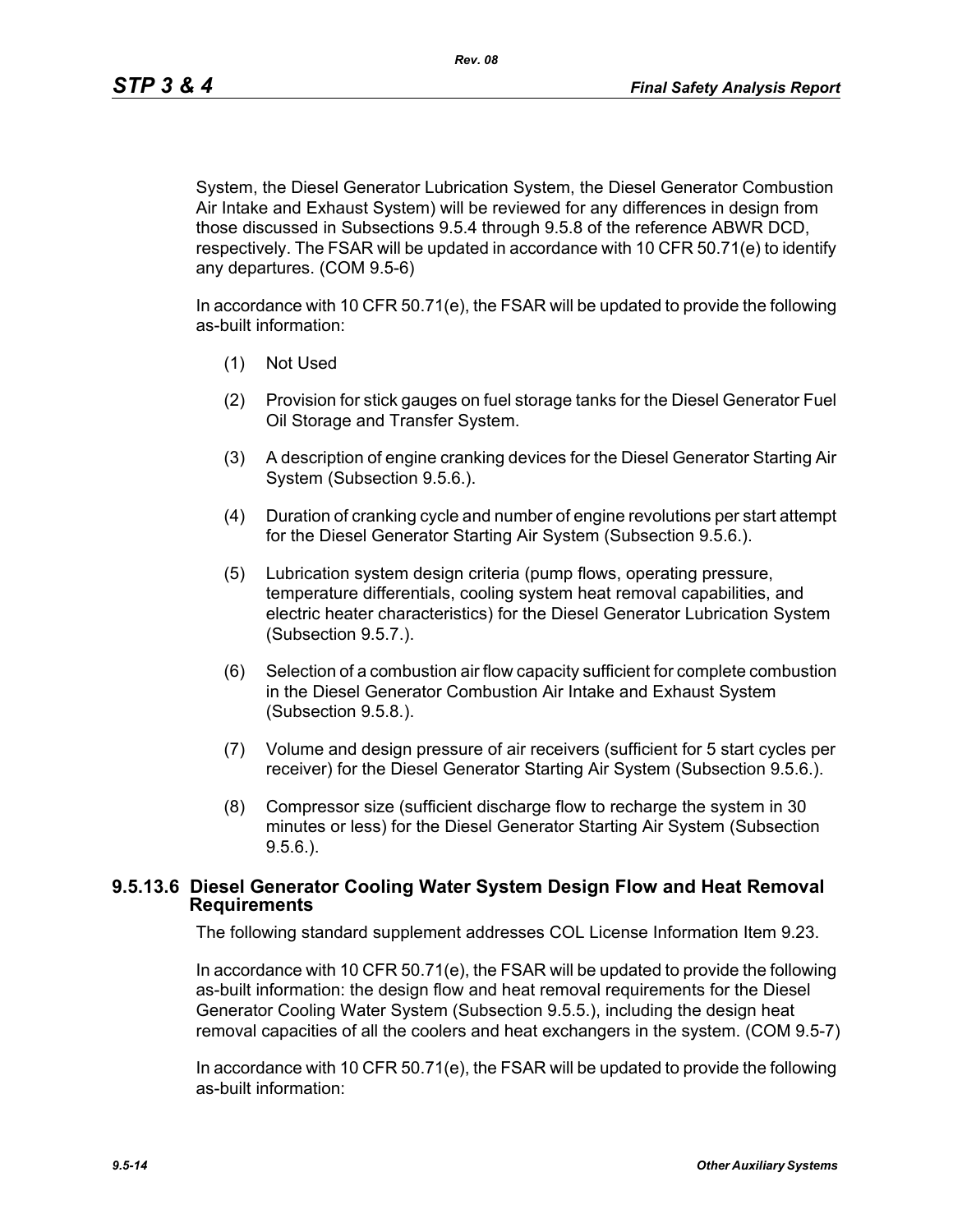- (1) Type of jacket water circulating pumps (i.e., motor-driven or others) (Subsection 9.5.5).
- (2) "Amot" brand or equal type of temperature sensor (per NUREG/CR-0660, Page V-17, Recommendation under Item 4).
- (3) Expansion tank capacity (Subsection 9.5.5).
- (4) NPSH of jacket water circulating pump (Subsection 9.5.5).
- (5) Cooling water loss estimates (Subsection 9.5.5).

## **9.5.13.7 High Energy Piping Penetration Seals**

The following site-specific supplement addresses COL License Information Item 9.24.

STP high energy piping penetrations through 3-hour fire rated walls will be provided with 3-hour fire-rated penetration seals in accordance with a nationally recognized laboratory tested and approved assemblies. Actual construction of a specific tested penetration seal assembly will be made after field verification of the dimensions, configuration, and orientation of the as-constructed penetration with all penetrating pipes and other commodities identified.

Tested penetration seal assembly design ratings normally include sealing product qualifications for high temperature exposure and some limited lateral movement of the penetrating items. For high energy piping penetrating fire barriers, fire rated boot seals with annular thermal insulation for high temperature pipe applications that include lateral or axial movement may be used.

Should the criteria requirements for the specific penetration seal exceed the design ratings of the tested assembly, a substitute will be adequate to withstand the hazards associated with the area, based on an equivalency engineering evaluation established by a qualified fire protection engineer. Fire endurance and performance qualification testing of the products, assembly or portions thereof may be performed to support the equivalency engineering evaluation. Appropriate test methodology and acceptance criteria will be established for the proposed equivalent penetration seal assembly construction. ASTM E 814 Standard Test Method for Fire Tests of Through-Penetration Fire Stops, 1994 edition and NFPA 251 Standard Methods of Tests of Fire Resistance of Building Construction and Materials, 2006 edition will be used as appropriate. STP structural fire barriers and penetration fire barriers testing and qualifications, fire endurance testing methods and acceptance criteria are consistent with Regulatory Position C.4.2.1.5 in RG 1.189, Revision 1.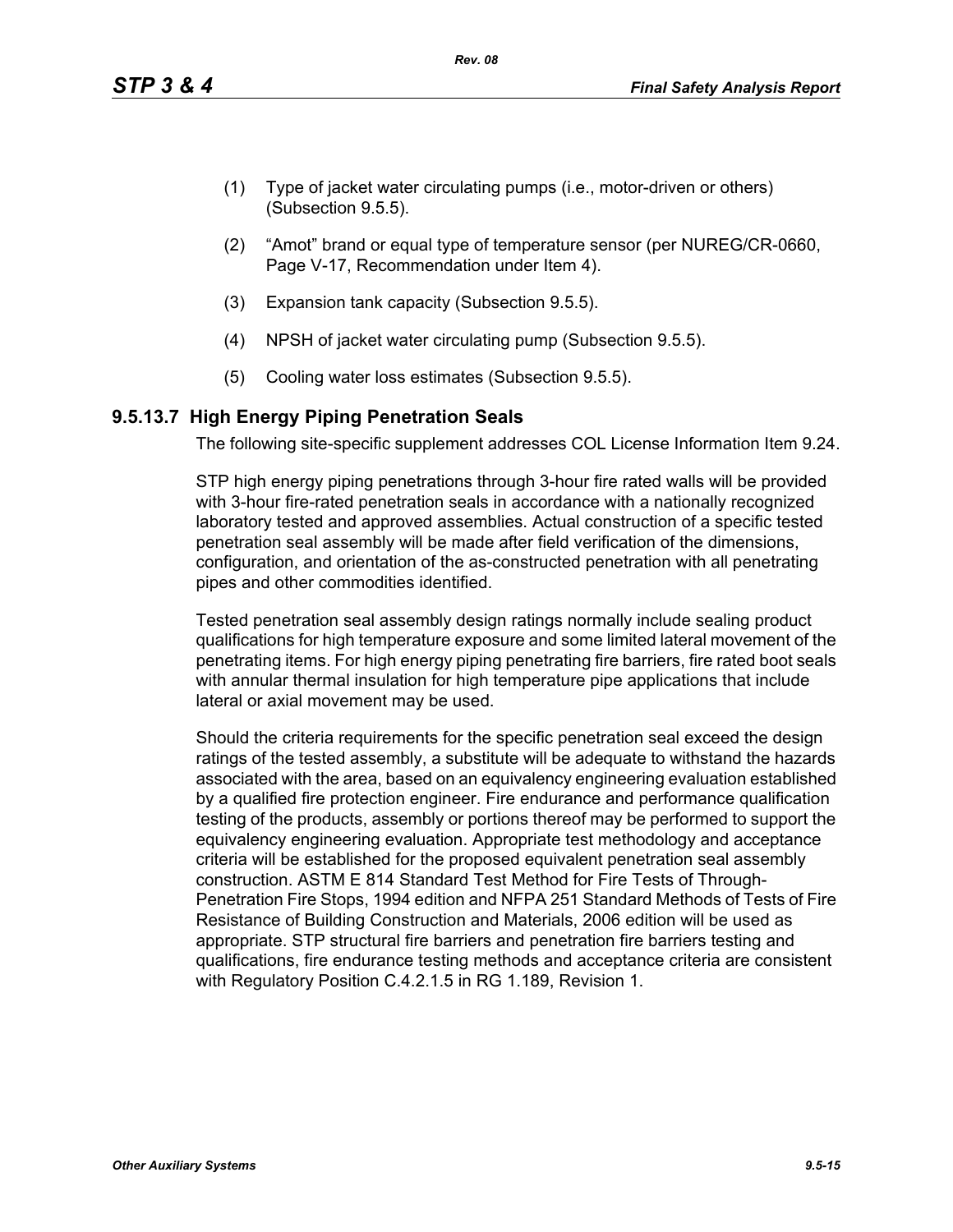# **9.5.13.8 Diesel Generator Requirements**

The following site-specific supplement addresses COL License Information Item 9.25.

- (1) Diesel Generator procedures will be provided that require loading of the engine up to a minimum of 40% of full load (or lower per manufacturer's recommendation) for 1 hour following up to 8 hours of continuous no-load or light-load operation. (COM 9.5-8)
- (2) The vendor-specific design for the Diesel Generator Starting Air System will be reviewed to assure it meets NUREG/CR-0660 Recommendations 2.a and 2.b. All contactors and relays will have dust tight enclosed contacts of the bifurcated type as manufactured by Struthers-Dunn or equal. All contactors and relays for the Diesel Generator equipment will be enclosed in dust-tight steel cabinets having fully gasketed doors and other openings. Other equipment which may have louvers for ventilation, such as the static exciter cabinets, will also have dust-tight gasketed doors and filter equipped louvers of sufficient number for proper cooling and protection of the field flasher contacts.

STP will adhere to NUREG/CR-0660 Recommendation 2.d by periodically wetting the ground where construction work is being done adjacent to an operating power plant to reduce blowing dust and dirt.

STP will adhere to NUREG/CR-0660 Recommendation 5 by using concrete or masonry type paint on the floors of all rooms of the Diesel Generator units which may house any electrical contactors, relays, circuit breakers or other devices having electrical contacts which are part of the Diesel Generator systems. (COM 9.5-9)

### **9.5.13.9 Fire Protection Program for Protection of Special Fire Hazards Exposing Areas Important to Safety**

The following site-specific supplement addresses COL License Information Item 9.26.

Applicable fire protection program elements for the Main Transformer, Equipment Entry Lock, Fire Protection Pump House and Ultimate Heat Sink comply with Regulatory Position C.7 in RG 1.189, Revision 1. Applicable fire protection program elements include, but are not limited to, the control of combustibles, incorporation of fire protection systems and features into the facility design, fire related administrative controls and pre-installation and post-installation inspections and testing.

(1) Outdoor oil-filled main transformers have oil spill confinement features or drainage away from the buildings. Transformers are located at least 50 feet from the building, or building walls within 50 feet of oil-filled transformers have no openings and have a fire resistance rating of at least 3 hours. Flammability rating of the transformer oil is the best available in the industry. Oil-filled transformers are also protected by a fixed deluge water spray system in accordance with NFPA 15, Water Spray Fixed Systems for Fire Protection.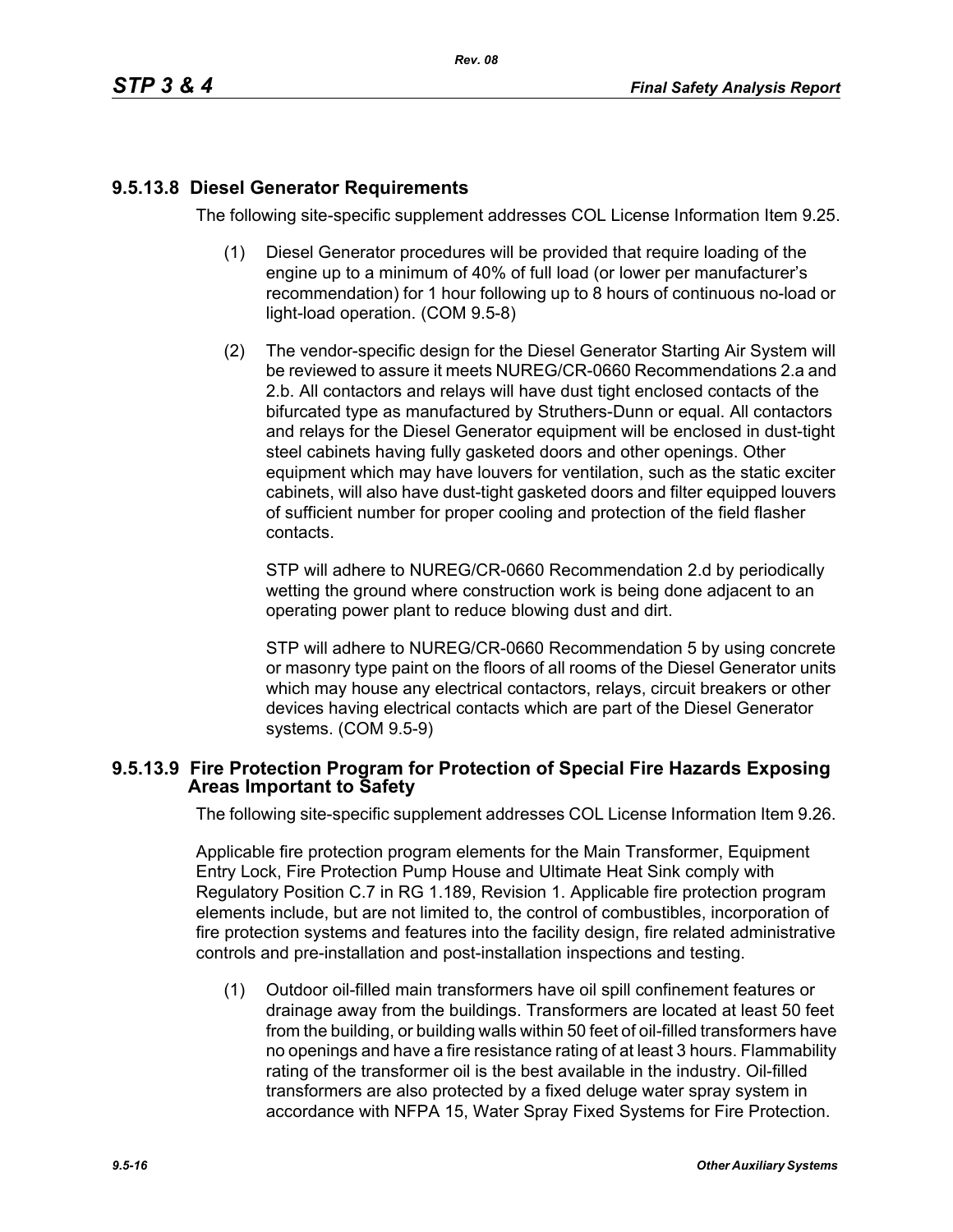- (2) Equipment Entry Lock or Large Component Entrance Building, shown in ABWR DCD Figure 1.2-8, Reactor Building Arrangement Plan at Elevation 12300mm, is a 3-hour fire resistant structure adjacent to but independent from the Reactor Building. The airlock door between the Equipment Entry Lock and the Reactor Building is airtight and fire resistant. The Large Component Entrance Building is protected by fire detection and alarms to annunciate a fire condition at the Main Control Room and automatic water sprinkler. Fire administrative controls will be implemented for access control and combustible storage in the building to assure that in-situ combustible loading is negligible and transient combustibles are reduced. Administrative Controls prevent potential ignition sources.
- (3) The Fire Protection Pump House is located remote from any structures onsite and is therefore protected from the effects of a fire, should it occur. The electric motor-driven fire pump is separated by a 3-hour fire barrier from the diesel engine-driven fire pump installation, so the fire pumps are not subject to a common failure due to a single fire event inside the pump house. The fire protection pump house is protected by automatic water sprinklers, in addition to a fire detection and alarm system that annunciates a fire event in its incipient stage in the Control Room. Fire pumps installation and postinstallation periodic inspections and testing comply with Regulatory Position 3.2.2 in RG 1.189, Revision 1 and applicable NFPA Standards.
- (4) The Ultimate Heat Sink (UHS) consists of three redundant trains of counterflow mechanically induced draft cooling towers. The cooling towers have a substantial reinforced concrete housing construction with noncombustible fill. The cooling towers are located with a significant physical separation distance from any structures onsite so that the UHS will not see the impact of a fire, should it occur. Wildfire hazards do not exist at the STP 3 & 4 site. Fire protection of the UHS is in accordance with NFPA 214, Standard for Water-Cooling Towers. The RSW pump house is provided with area fire detection in accordance with NFPA 72, National Fire Alarm Code, with manual fire protection provided by portable fire extinguishers located and installed per NFPA 10, Standard for Portable Fire Extinguishers. Additional manual fire fighting protection is also provided by area yard hydrants located and installed per NFPA 24, Standard for the Installation of Private Fire Service Mains and Their Appurtenances.

See Subsection 9.5.13.18 for discussion of safe shutdown following a complete burnout of a fire area/division.

### **9.5.13.10 HVAC Pressure Calculations**

The following standard supplement addresses COL License Information Item 9.27.

HVAC systems described in ABWR DCD Subsection 9.5.1.1.6 are designed with features for the dual purpose of HVAC and smoke control. The building HVAC system, when operating in smoke removal mode, is designed and calculated to achieve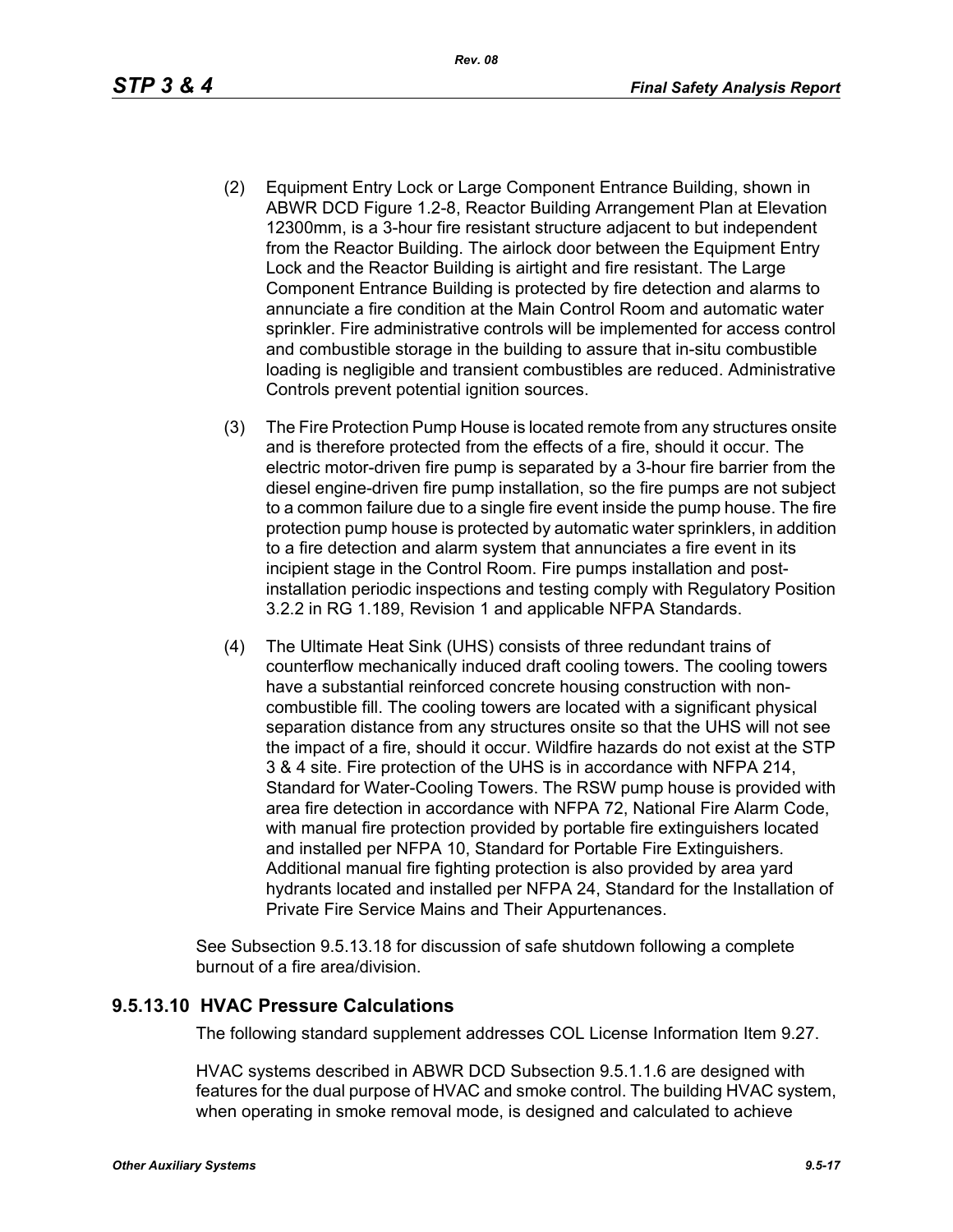directional flows into the smoke removal path in order to preclude migration of products of combustion into clean areas external to the fire-affected area.

*Rev. 08*

The method described in Appendix A of NFPA 92A will be used to determine the required differential pressure valvuevalue during the detailed design phase. (COM 9.5-10)

A pre-operational test procedure and acceptance criteria, as recommended in NFPA 92A Chapter 4 to confirm the capability of the smoke control mode of the HVAC systems as designed and calculated will be developed. Pre-operational testing of HVAC systems, that includes verification of its performance and confirmation of the required differential pressure in smoke removal mode will be performed prior to fuel load. (COM 9.5-17)

## **9.5.13.11 Plant Security Systems Criteria**

The following site-specific supplement addresses COL License Information Item 9.28.

The evaluation to ensure that the plant security system design does not create the potential for adverse impacts on plant operations, testing, and maintenance and that communications coverage with security alarm stations, is accomplished as a component of the in-process engineering design effort and specification development for the plant security systems.

This evaluation will depend in part on a program for issuance and control of vital area keys to those operations personnel relied upon for unrestricted plant access for both normal and emergency local operation including access by members of the fire brigade. When necessary, operations personnel provided vital area keys are available to support other departments in achieving timely access for emergency maintenance, testing and health physics activities.

Communications coverage from all areas of the nuclear island to the central and secondary alarm stations will be evaluated and, to the extent practical, provided. Based on STPNOC experience with Unit 1 & 2 there are a limited number of areas, such as high radiation areas or inside the inerted primary containment, where communications coverage is not practical. (COM 9.5-16).

Relevant design provisions include:

- **The potential for use of portable security radios to interfere with plant monitoring** equipment or for electromagnetic interference to adversely impact the as-built security alarm or access systems is addressed as part of the comprehensive Electromotive Compatibility (EMC) compliance plan discussed in Tier 1 Section 3.4.B and associated ITAAC in Table 3.4, Design Commitment No. 12.
- The STP 3 & 4 design utilizes the alternate AC combustion turbine generator (CTG) to provide emergency backup power to security lighting in the minimum isolation zone and the protected area. The CTG and related auxiliaries, including fuel oil tanks, are located wholly within the protected area and are therefore not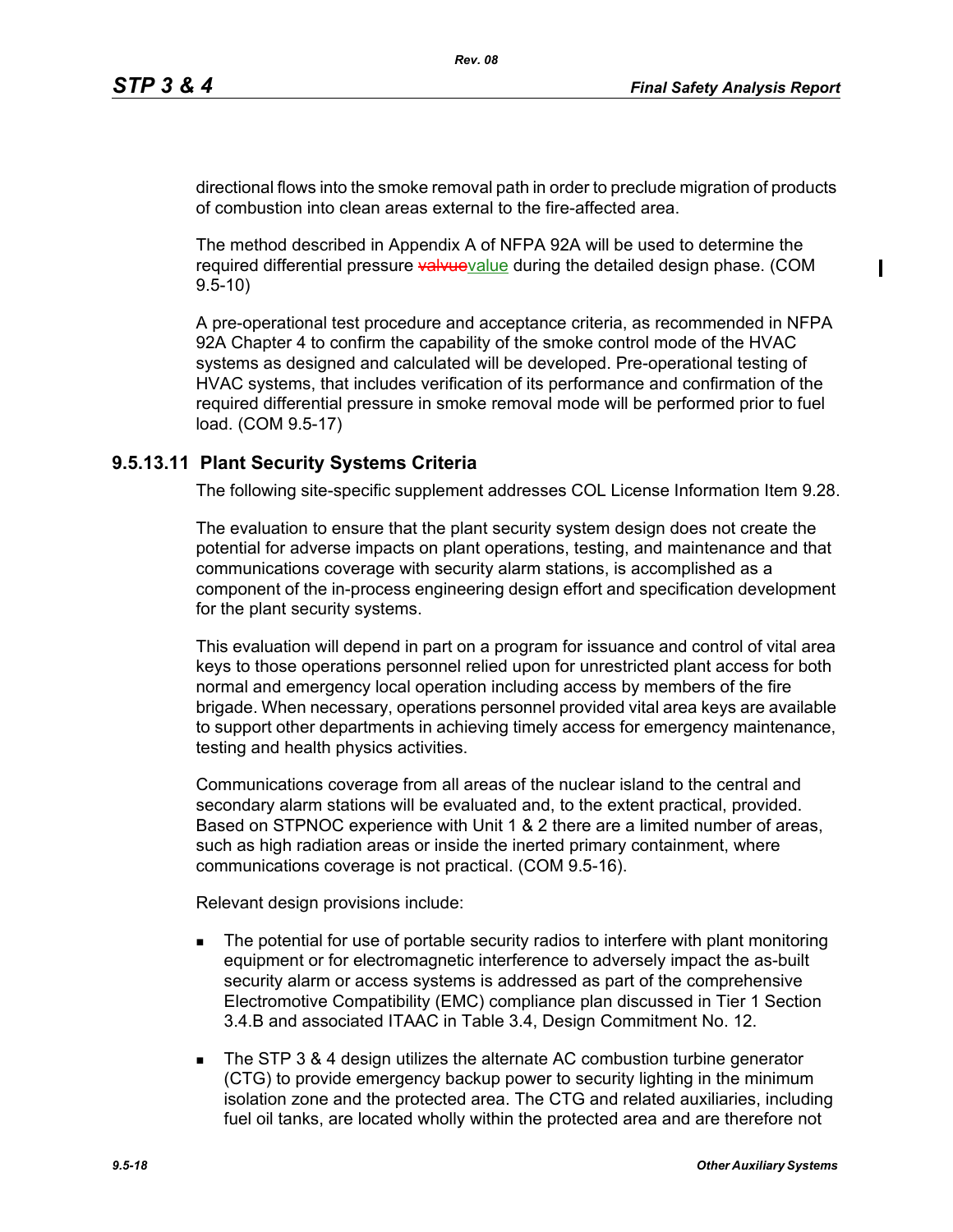subject to sabotage from outside the protected area. No additional evaluation is required.

# **9.5.13.12 Not Used**

## **9.5.13.13 Diesel Fuel Refueling Procedures**

The following standard supplement addresses COL License Information Item 9.30.

Procedures to verify that the day tank is full prior to refilling the storage tank will be developed following procurement of equipment but prior to fuel load. This procedure will reduce the possibility of sediment obstruction of fuel lines and harmful impacts on diesel generator operation. (COM 9.5-11)

## **9.5.13.14 Portable and Fixed Emergency Communication Systems**

The following site-specific supplement addresses COL License Information Item 9.31.

The design of the portable radio communication system and the fixed emergency communication system complies with BTP CMEB 9.5-1, position C.5.g (3) and (4) as discussed below.

Emergency communications for STP 3 & 4 are discussed in the Emergency Plan. The communication system is designed in such a way that at any given moment, adequate onsite and offsite portable and fixed communication means are available for both normal and emergency conditions. The STP 3 & 4 communication system consists of the following systems and special equipment and communication lines:

### *Telephone System*

This system provides a means for routine and emergency communications between plant personnel, and with outside agencies for safe plant operation, fire fighting administration, and shutdown of the plant. Includes onsite PBX (private branch exchange) telephone system, private business lines, trunk connections with local telephone utility central office, multiplexed telephone circuits through the CenterPoint Energy private regional microwave system, two EPBX (electronic private branch exchange) switching facilities in Nuclear Support Center (NSC) and the Emergency Operations Facility (EOF). Each fire area containing safe shutdown equipment shall, as a minimum, have one fixed telephone.

### *Portable Radio Communications System*

This system is comprised of two way radio and radio paging systems. The two way radio system provides wireless communications within the plant, and with offsite agencies for safe operation, fire fighting, security, administration, and shutdown of the plant. The radio paging system provides radio paging to individuals or groups in one or more or all plant areas simultaneously. The plant portable radio communications system interfaces with the security system by providing communications for various security areas at the plant. Design of the plant portable radio communications system precludes interference with the communication capabilities of the plant security force.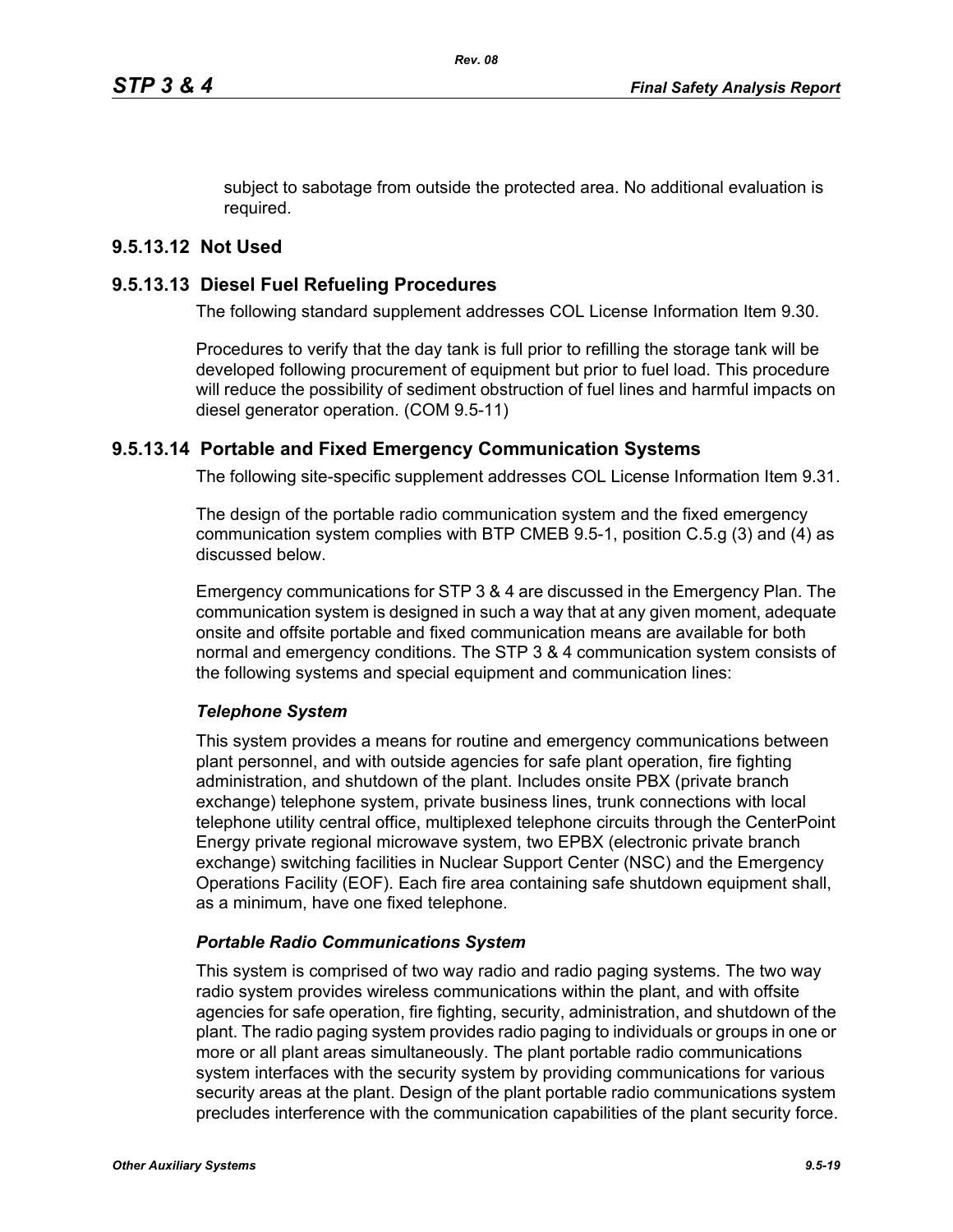The two way radio system consists of repeater base stations, control base stations, mobile radio units, hand-held portable radio units, and a lossy loop antenna system. A lossy loop antenna system is provided for radio coverage within power block buildings. In the event of major failure of any repeater, a talk-around channel is provided on control base stations, mobile units, and hand-held portables. This allows limited direct unit-to-unit communication between control bases, mobile units, and portables. Portables that must be used in high noise level areas (90 db ambient) are provided with a jack, plug, and noise cancelling headsets. Fixed repeaters installed to permit use of portable radio communication units are protected from exposure fire damage.

The radio paging system consists of paging transmitters, counter top paging terminal, and portable pocket pagers. Lossy loop antennas and repeaters are utilized to provide paging coverage within the power block. A paging call can be initiated by an attendant through a countertop paging terminal. In addition, a paging terminal telephone interface allows designated individuals with specified telephone instruments the capability to select and call any pocket pager unit.

#### *Microwave System Interface*

Microwave equipment at STP 3 & 4 is part of the system wide Reliant Energy Microwave System. The microwave system provides offsite access to Reliant Energy telephone system, dispatcher, corporate offices, paging system; and to outside agencies. It interfaces with the STP 3 & 4 telephone system, selected dedicated lines and two-way radio system.

#### *Public Addressing (PA) Paging/Alarm System*

This system provides a means for plant wide broadcasting of routine and emergency information, such as fire alarms, the Reactor Containment Building (RCB) evacuation alarm, and the Perimeter Evacuation or Radiation Emergency Alarm. PA system (see Subsection 9.5.2.2.1) may be accessed from any Operator Communication Panel (OCP) or any plant telephone by using a valid authorization code. Plant emergency and fire alarm signals are routed through the PA system. Designated alarm actuation pushbuttons are provided on OCPs.

#### *Maintenance Jack System (DC/Sound-Powered)*

This system provides for communication among personnel performing periodic maintenance, emergency safe shutdown and fire fighting operations. This is accomplished through the location of maintenance jack stations at selected locations throughout the plant. Each jack station consists of two or three jacks for use with electrosound telephones and one jack that is reserved for sound powered telephones. A sectionalizing panel is provided in the control room of each unit to patch phone jacks together to establish communications between areas as necessary. Each fire area shall, as a minimum, have one sound powered phone jack.

#### *Refueling Communications System*

This system provides a direct and exclusive means of communications between the control room operator and designated points in the Fuel Handling and Reactor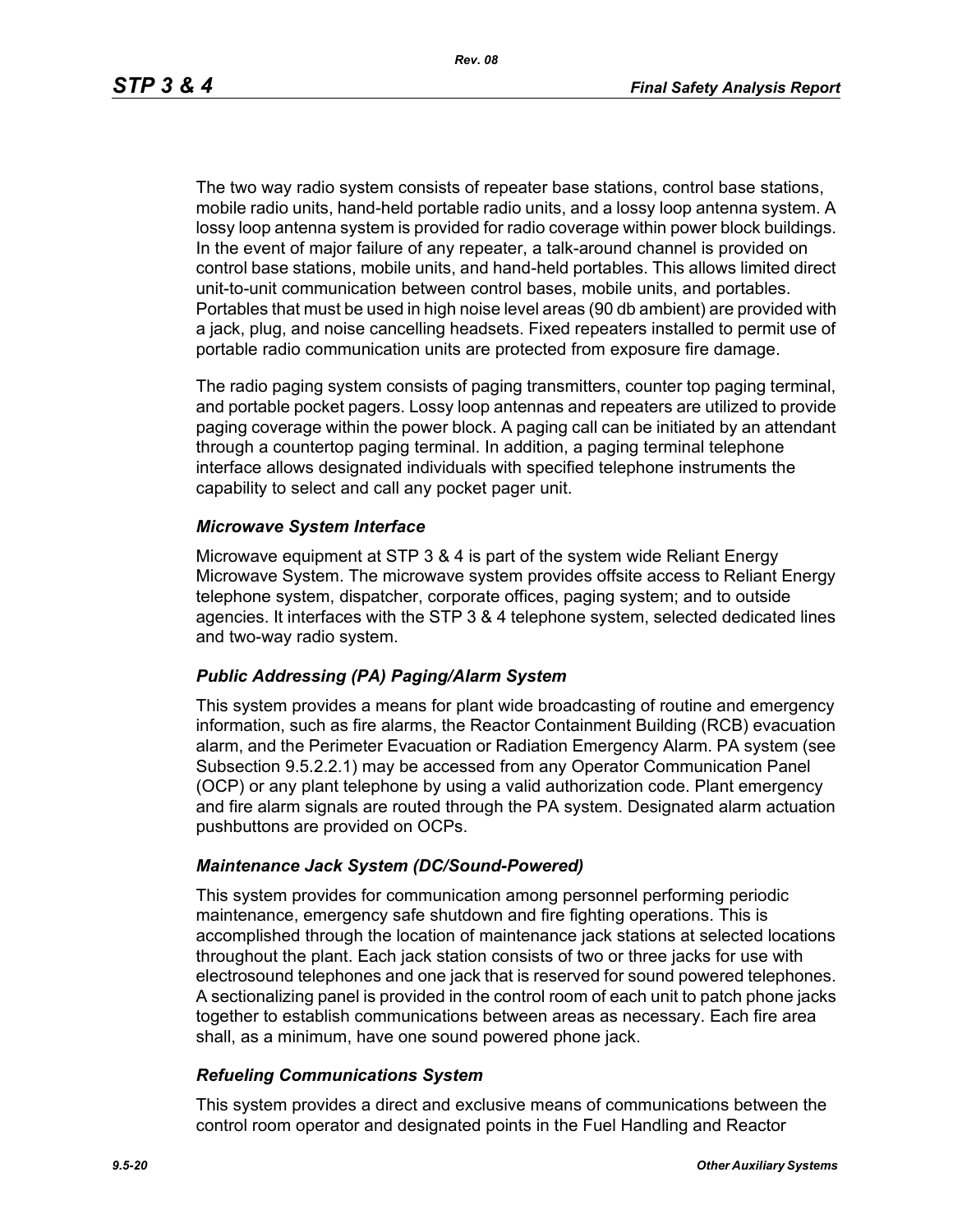Containment Buildings during fueling and refueling operations. Primary communications for fueling and refueling activities is by wireless headset system. Two DC-powered jacks and sound-powered circuit similar to the maintenance jacks are available at each station for backup. Telephone circuits and two-way radios are also usable if needed for refueling communications.

### *Operator Communications Panel Consoles (OCP)*

OCPs provide plant operators with access to onsite/offsite telephone systems, twoway radio channels, radio pager system, activation of the plant emergency and fire alarm signals, and the public address system. OCPs are installed in the control rooms, auxiliary shutdown panel rooms, operation support centers, technical support centers, emergency operations facility, security force supervisor's office, simulator, maintenance office facility, and central and secondary alarm stations. The OCPs located in the central and secondary alarm stations support normal day-to-day and emergency communications requirements by providing security operators with access to onsite/offsite telephone systems, radio channels assigned to security, and the PA paging system.

### *Special Service Telephone Lines*

This system provides offsite direct access to NRC, state and county authorities, and to other nuclear plants during declared emergency. These telephone lines bypass the onsite PBX system and routed directly to specific telephones located in critical areas of the plant and support facilities. Special service (emergency) telephones are colorcoded ("Red Phone") to distinguish them from normal telephones. Special Service Telephone Lines include the following: Emergency Notification System (ENS) – a telephone circuit provided by the NRC for notification of the declared emergency and to maintain voice communication with the NRC operations center; Health Physics Network (HPN) - a telephone circuit provided by the NRC for communications with the NRC Health Physics Section and /or other nuclear power plants during a declared emergency; State/County ringdown line – provided to notify State and County officials of a declared emergency.

### **9.5.13.15 Identification of Chemicals**

The following site-specific supplement addresses COL License Information Item 9.32.

For those fire areas utilizing liquid insulated transformers, features will be provided to prevent the insulating liquid from becoming an unacceptable health hazard to workers in the event of release of the material to the building environment. (COM 9.5-12)

There are no chemical storage areas in the Reactor or Control Buildings, except small quantities of chemicals, operations and maintenance consumables, may be stored in listed or approved cabinets and containers for immediate use. The type and location of those materials will be identified and incorporated in the final Fire Hazards Analysis prior to fuel load. (COM 9.5-13)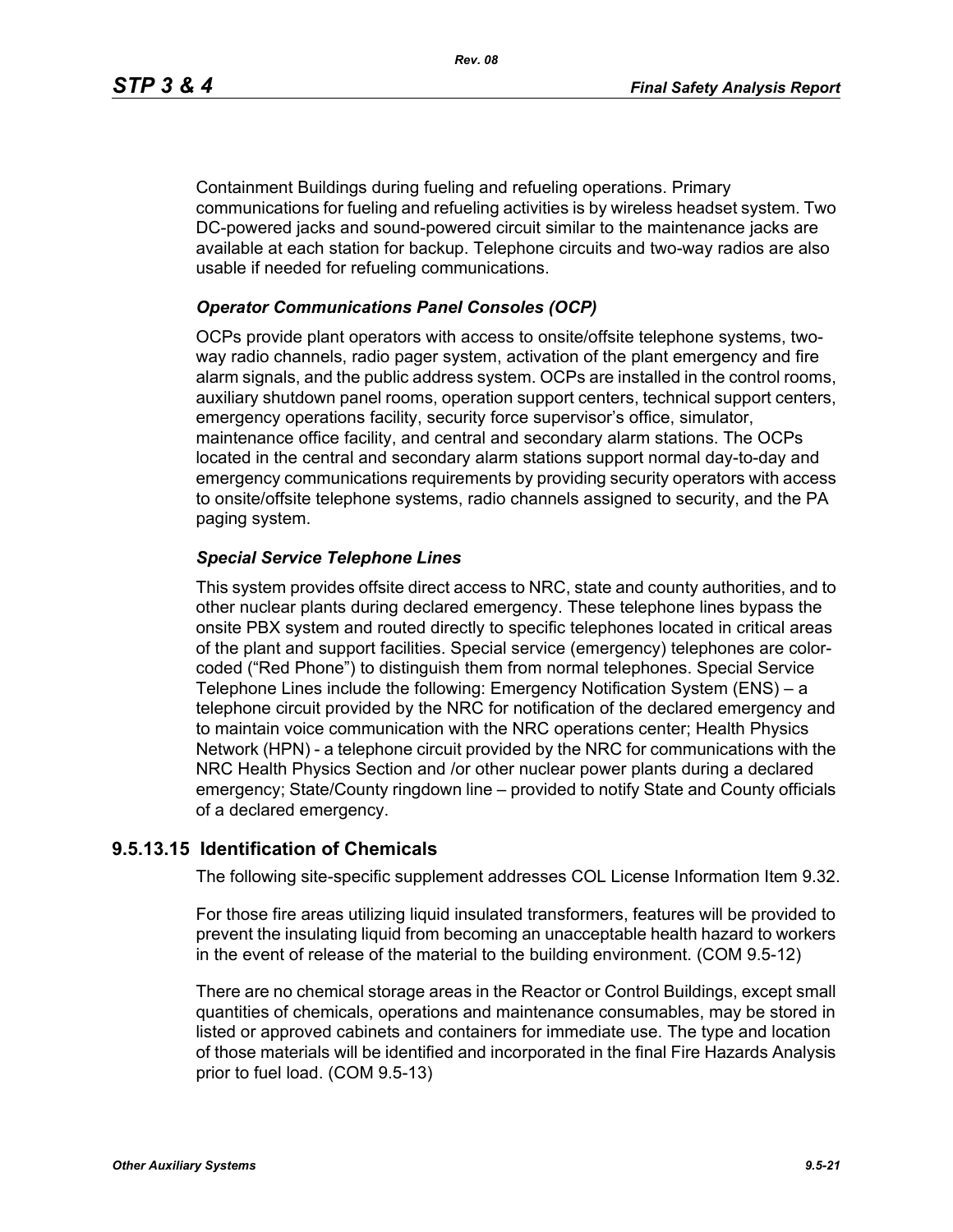# **9.5.13.16 NUREG/CR-0660 Diesel Generator Reliability Recommendations**

The following site-specific supplement addresses COL License Information Item 9.33.

STP satisfies NUREG/CR-0660 recommendations by developing programs for training, preventive maintenance, and root-cause analysis of component and system failures. (COM 9.5-14)

# **9.5.13.17 Sound-Powered Telephone Units**

The following standard supplement addresses COL License Information Item 9.34.

The sound-powered telephone units will be provided before fuel load for use in conjunction with the system described in Subsection 9.5.2.2.2. (COM 9.5-15).

## **9.5.13.18 Fire-Related Administrative Controls**

The following site-specific supplement addresses COL License Information Item 9.35.

The Fire Protection Program is described in Appendix 9E.

## **9.5.13.19 Periodic Testing of Combustion Turbine Generator (CTG)**

The following departure and standard supplement address COL License Information Item 9.36.

STD DEP 8.3-1

- *(1) For each 6.9* 4.16 *Kv emergency bus (staggered among the three buses at 18-month intervals), verify the CTG starts and energizes the bus within 10 minutes and energizes all required loads (as defined in the "LOCA-Loads" section of Table 8.3-4) within 15 minutes. The steady-state CTG voltage and frequency shall be ≥6210 V and ≤7590 V, and ≥58.8 Hz and ≤61.2 Hz*13.8 kV ± 10% and 60Hz ± 2%. *All CTG starts may be preceded by an engine prelube period.*
- *(2) The operator can accomplish this from the main control room.*
- *(3) One Class 1E circuit breaker and one* four *non-Class 1E circuit breaker*s *exist and are functional between each of the Class 1E diesel generator buses and the CTG. (Note that only the circuit breakers for the preselected division are racked in. The remaining two divisions have their Class 1E breakers normally racked out, as shown in Figure 8.3.1both the Class 1E and non-Class 1E breakers*, which provide the connection from the CTG bus to the diesel generator buses, *are normally open and they have no automatic function. The operator must manually align the CTG to the diesel generator buses* this connection*.)*
- *(4) Each 92 days, verify the combustion turbine generator (CTG) starts and achieves steady state voltage (≥6210 V and ≤7590 V*13.8 kV ± 10%*), and frequency (≥58.8 Hz and ≤61.2 Hz) within 2* 60 Hz ± 2%) in less than 10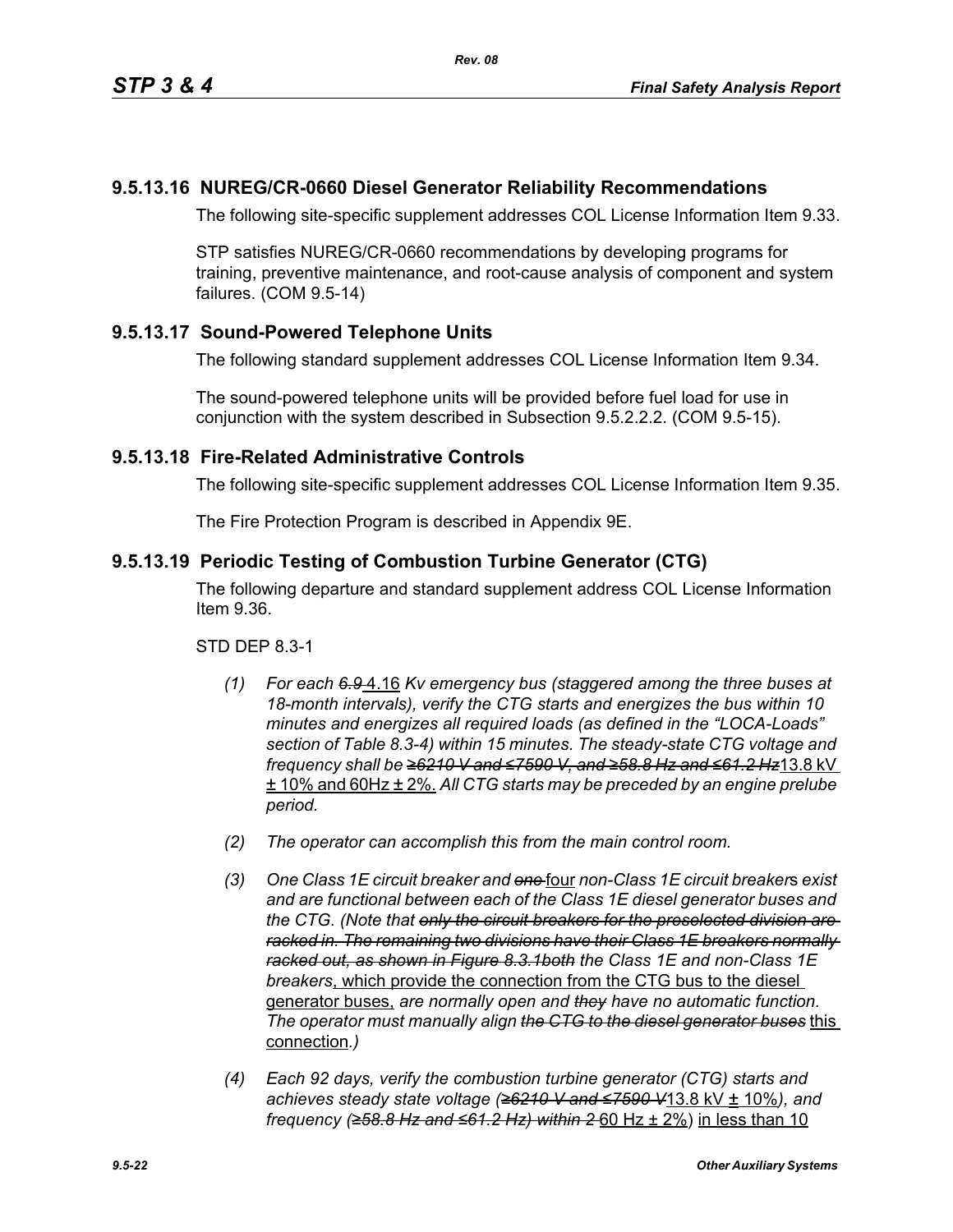*minutes. Load the CTG to ≥90% and ≤100% of its continuous rating and operate it with this load for at least 60 minutes. All CTG starts may be preceded by an engine prelube period.*

The revised test requirements are incorporated in the Technical Requirements Manual and included in testing procedures prepared prior to fuel load. The Technical Specifications include the functional testing requirements and test frequencies for the CTGs necessary to support completion times allowed in TS 3.8.1, AC Sources-Operating.

### **9.5.13.20 Operating Procedures for Station Blackout**

The following site-specific supplement addresses COL License Information Item 9.37.

The station blackout procedure(s) will provide the direction to:

- (1) Operate the Alternate AC-CTG during an SBO event
- (2) Restore other plant offsite (preferred) and onsite emergency power sources as soon as possible
- (3) Recover plant HVAC Systems as soon as possible to limit heat increase
- (4) Provide additional core, containment, and vital equipment makeup and cooling services, as necessary
- (5) Establish orderly plant safe shutdown conditions
- (6) Severe weather guidelines will be developed consistent with the guidelines of NUMARC 87-00, Section 4.2.3. Deviation may be authorized from the NUMARC 87-00 criteria for grid conditions where a shutdown may increase the likelihood of a loss of offsite power.

The station blackout procedure(s) will be developed consistent with the plant operating procedure development plan in Section 13.5. (COM 1C-1)

### **9.5.13.21 Quality Assurance Requirements for CTG**

The following standard supplement addresses COL License Information Item 9.38.

The STPNOC Quality Assurance Program Description (QAPD) referenced in Section 17.5S has incorporated the Quality Assurance requirements of Regulatory Position 3.5 and Appendix A to RG 1.155 into the QAPD Part III, Nonsafety-Related SSC Quality Control, Section 2 Nonsafety-Related SSCs Credited for Regulatory Events. These requirements are translated into implementing procedures.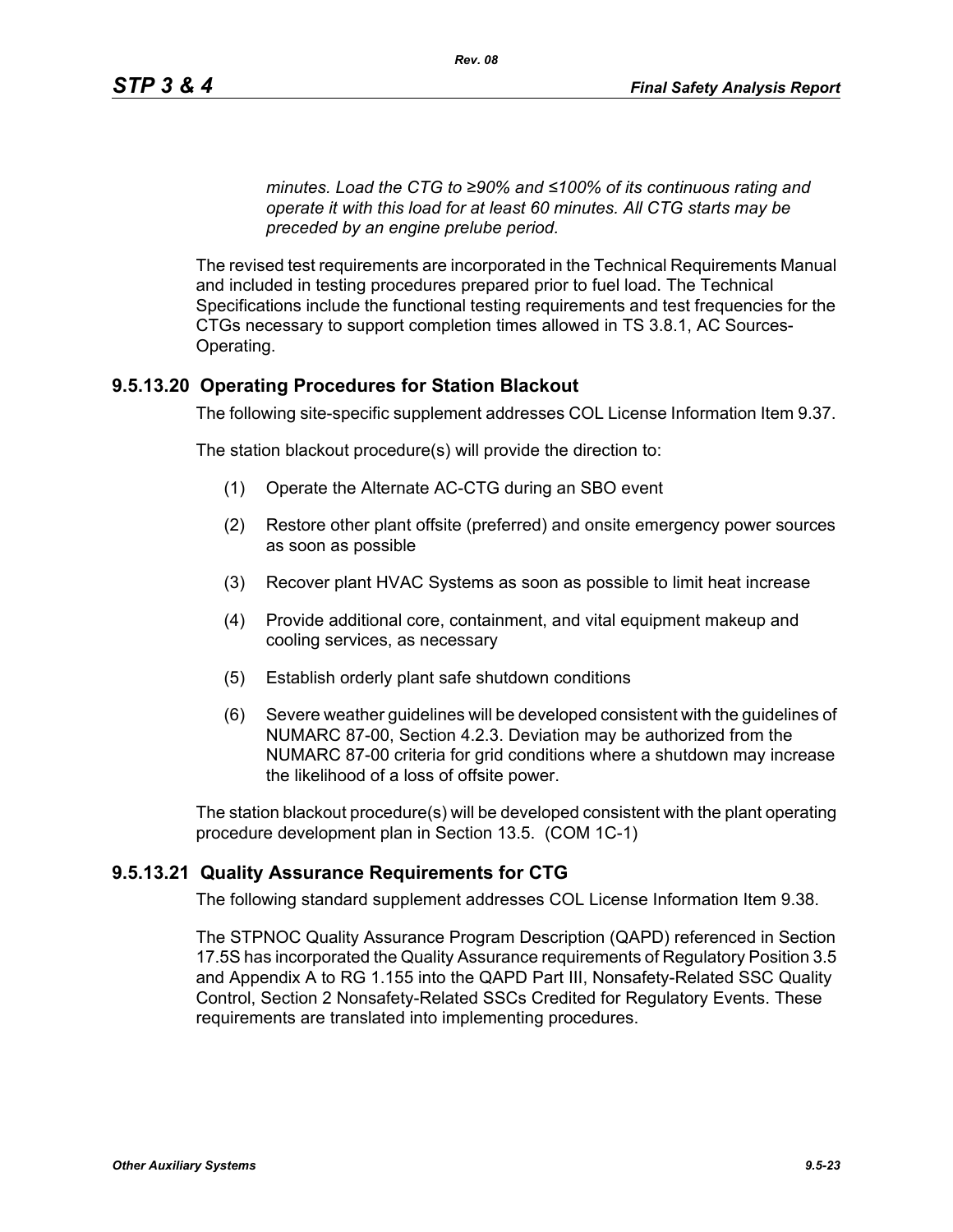| Bldg.     | Elev       | Room<br>No.     |                 | Fire Area   Area Name                      | Div               | <b>Combustible</b>            | <b>Sprinkler System</b><br><b>Type</b> |
|-----------|------------|-----------------|-----------------|--------------------------------------------|-------------------|-------------------------------|----------------------------------------|
| PY        | 7350       | N/A             | N/A             | <b>Unit Auxiliary Transformer</b>          | <b>ND</b>         | Oil                           | Deluge water                           |
| PY        | 7350       | N/A             | N/A             | Main Transformer Area                      | <b>ND</b>         | Oil                           | Deluge water                           |
| PY        | 7350       | N/A             | N/A             | Reserve Transformer                        | <b>ND</b>         | Oil                           | Deluge water                           |
| <b>RB</b> | $-8200$    | 133             | F1300           | CRD Pump Room                              | <b>ND</b>         | Class III B lube oil & cables | Dry pipe, closed head                  |
| <b>RB</b> | 12300      | 412             | F4100           | Diesel Generator A Room                    | D <sub>1</sub>    | Fuel oil, Lube oil, & cables  | Preaction foam-water                   |
| <b>RB</b> | 12300      | 423             | F4200           | Diesel Generator B Room                    | D <sub>2</sub>    | Fuel oil, Lube oil, & cables  | Preaction foam-water                   |
| RB        | 12300      | 432             | F4300           | Diesel Generator C Room                    | D <sub>3</sub>    | Fuel oil, Lube oil, & cables  | Preaction foam-water                   |
| RB        | 23500      | 610             | F6101           | Diesel Generator Fuel Tank A Room          | D <sub>1</sub>    | Diesel fuel                   | Deluge foam-water                      |
| <b>RB</b> | 23500      | 620             | F6201           | Diesel Generator Fuel Tank B Room          | D <sub>2</sub>    | Diesel fuel                   | Deluge foam-water                      |
| RB        | 23500      | 630             | F6301           | Diesel Generator Fuel Tank C Room          | D <sub>3</sub>    | Diesel fuel                   | Deluge foam-water                      |
| <b>RW</b> | 4600-12300 | N/A             | N/A             | Dry Radioactive Waste Storage Area         | <b>ND</b>         | Radioactive material          | Wet pipe sprinkler                     |
| <b>RW</b> | 7300       | AKA-            | $A\mathcal{U}A$ | <b>Dry Radioactive Waste Storage Area-</b> | $A \rightarrow B$ | Radioactive material-         | Wet pipe sprinkler                     |
| <b>RW</b> | -200       | $A\mathcal{U}A$ | <b>N/A</b>      | <b>Dry Radioactive Waste Storage Area-</b> | A                 | Radioactive material-         | Wet pipe sprinkler                     |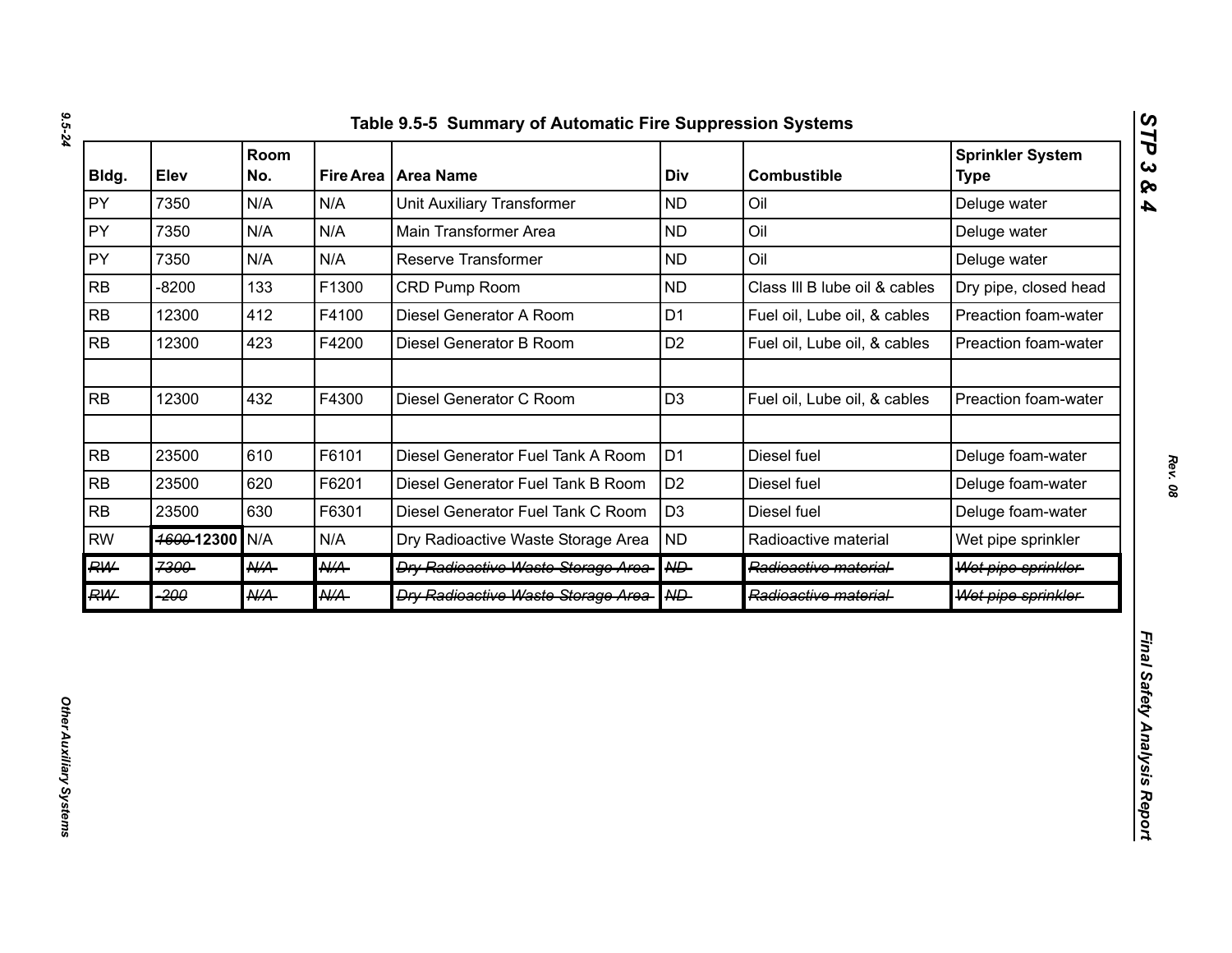| Bldg.          | Elev           | Room<br>No.      | <b>Fire Area</b>        | <b>Area Name</b>                                     | Div             | <b>Combustible</b>                            | <b>Sprinkler System</b><br><b>Type</b> |
|----------------|----------------|------------------|-------------------------|------------------------------------------------------|-----------------|-----------------------------------------------|----------------------------------------|
| <b>RW</b>      | $-6500-$       | $A\rightarrow A$ | N/A                     | <b>Dry Radioactive Waste Storage Area</b>            | $\overline{AD}$ | Radioactive material                          | Wet pipe sprinkler                     |
| TB             | 350<br>2300    | <b>420N/A</b>    | FT1500                  | Beneath the Turbine surroundings                     | <b>ND</b>       | Lubricants <del>, charcoal</del> &<br>cables  | Wet pipe sprinkler                     |
| $F\rightarrow$ | 7350           | 222              | FT1500                  | <b>Beneath the Turbine Surroundings</b>              | <b>ND</b>       | Lubricants, & cables                          | Wet pipe sprinkler                     |
| TB             | 7350-6300      | 230              | FT2500                  | Lube Oil Conditioning Area                           | <b>ND</b>       | Class III B lube oil                          | Deluge foam-water                      |
| <b>TB</b>      | 7350-6300      | 247              | FT2503                  | House Boiler Area                                    | <b>ND</b>       | Lubricants, Fuel oil &<br>Lubricants & cables | PreactionWet pipe<br>sprinkler         |
| <b>TB</b>      | 15350<br>12300 | 317 &<br>2X8     | FT3500                  | <b>Gas Turbine Generator</b>                         | <b>ND</b>       | Diesel fuel & Class III B<br>lube oil         | Deluge foam-water                      |
| <b>TB</b>      | 15350<br>19700 | 3203X2           | FT1500<br><b>FT35X9</b> | <b>TGW Pumps Area</b><br>Hydrogen Seal Oil Skid Area | <b>ND</b>       | Hydrogen seal oil                             | Deluge foam-water                      |
| <b>TB</b>      | 19700          | 330              | FT3501                  | Lube Oil Reservoir Area                              | <b>ND</b>       | <b>Class III B lube oil</b>                   | Deluge foam-water                      |
| TB             |                | 122              | FT1503                  | <b>Stairwell No. 2</b>                               | <b>ND</b>       |                                               | Wet pipe sprinkler                     |
| TB             |                | 249              | FT2504                  | <b>Stairwell No. 4</b>                               | <b>ND</b>       |                                               | Wet pipe sprinkler                     |
| <b>TB</b>      |                | 1X3              | <b>FT15X1</b>           | <b>Stairwell No. 6</b>                               | <b>ND</b>       |                                               | Wet pipe sprinkler                     |
| <b>TB</b>      |                | <b>1X4</b>       | <b>FT15X2</b>           | <b>Stairwell No. 7</b>                               | <b>ND</b>       |                                               | Wet pipe sprinkler                     |
| <b>TB</b>      | 6300           | N/A              | FT1500                  | <b>Beneath Turbine surroundings</b>                  | <b>ND</b>       | <b>Lubricants &amp; Cables</b>                | Wet pipe sprinkler                     |
| <b>TB</b>      |                | 114              | FT1502                  | <b>Stairwell No. 1</b>                               | <b>ND</b>       |                                               | Wet pipe sprinkler                     |
| <b>TB</b>      |                | 212              | FT2502                  | <b>Stairwell No. 3</b>                               | <b>ND</b>       |                                               | Wet pipe sprinkler                     |
| <b>TB</b>      |                | <b>1Y5</b>       | <b>FT15Y1</b>           | <b>Stairwell No. 8</b>                               | <b>ND</b>       |                                               | Wet pipe sprinkler                     |
| <b>TB</b>      |                | 250              | <b>FT15Y2</b>           | <b>Elevator Shaft</b>                                | <b>ND</b>       | <b>Lubricants &amp; Cables</b>                | Wet pipe sprinkler                     |
| TB             | 6300           | <b>1Y1</b>       | <b>FT15Y3</b>           | Lube Oil Storage Tank Area                           | <b>ND</b>       | Class III B lube oil                          | Deluge foam water                      |
| TB             | 6300           | 232              | FT1501                  | <b>HNCW Chiller Area</b>                             | <b>ND</b>       | <b>Lubricants &amp; Cables</b>                | Wet pipe sprinkler                     |
| TB             | 6300           | 111              | FT1501                  | <b>Instrument &amp; Service Air Equip.</b>           | <b>ND</b>       | <b>Lubricants &amp; Cables</b>                | Wet pipe sprinkler                     |

*STP 3 & 4*

 $9.5 - 25$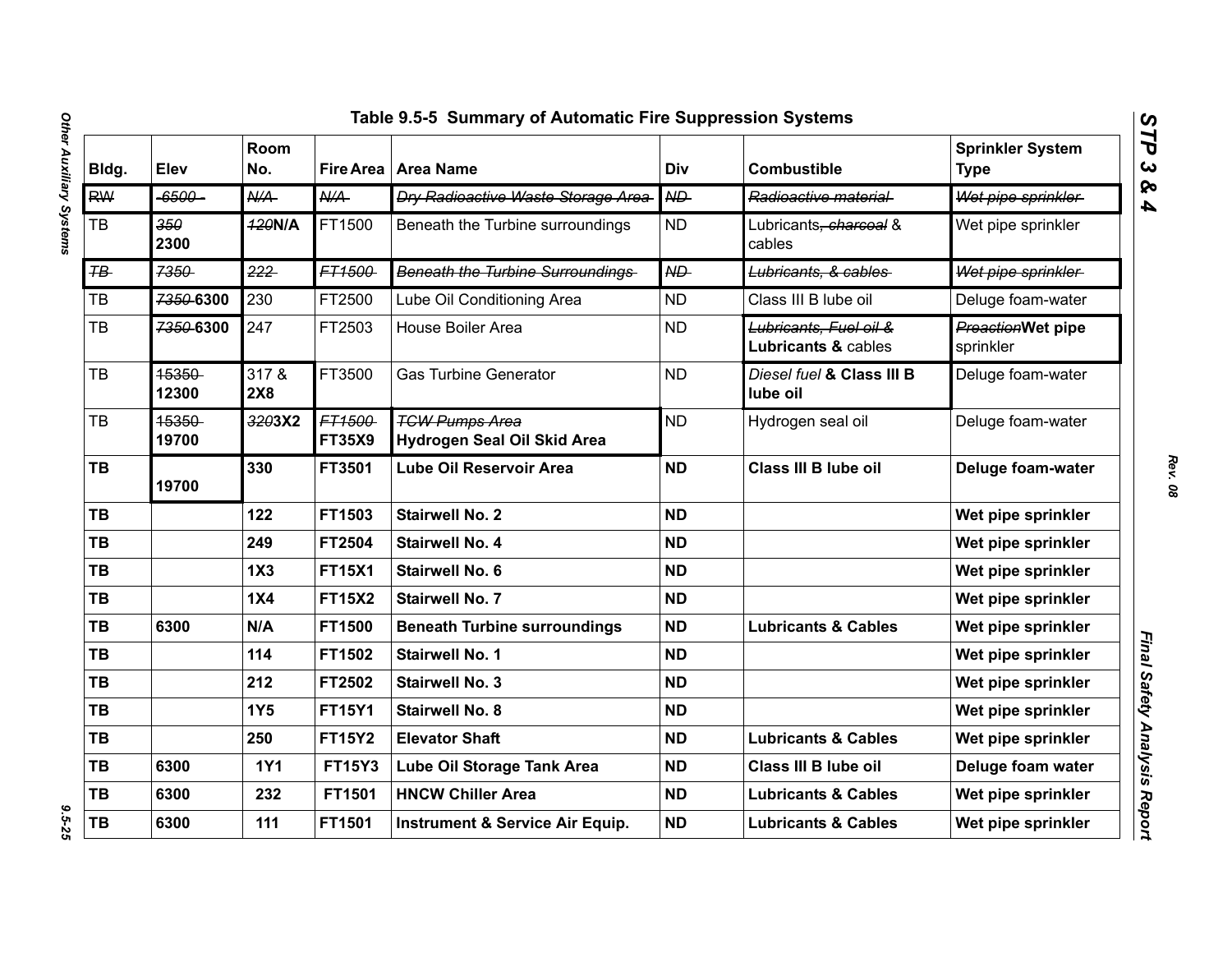| Bldg.     | Elev  | Room<br>No. |               | Fire Area   Area Name                | Div       | <b>Combustible</b>                                   | <b>Sprinkler System</b><br><b>Type</b> |
|-----------|-------|-------------|---------------|--------------------------------------|-----------|------------------------------------------------------|----------------------------------------|
| <b>TB</b> | 6300  | <b>1Y2</b>  | FT1501        | <b>Breathing Air Equipment Area</b>  | <b>ND</b> | <b>Lubricants &amp; Cables</b>                       | Wet pipe sprinkler                     |
| <b>TB</b> | 6300  | 232         | <b>FT15Y4</b> | <b>EHC Hydraulic Power Unit Area</b> | <b>ND</b> | Class III B hyd. fluid                               | Deluge foam water                      |
| TB        | 12300 | N/A         | FT1500        | <b>Beneath Turbine surroundings</b>  | <b>ND</b> | <b>Lubricants &amp; Cables</b>                       | Wet pipe sprinkler                     |
| TB        | 12300 | <b>2X5</b>  | <b>FT25X1</b> | <b>CTG Switchgear Area</b>           | <b>ND</b> | <b>Electrical Cables</b>                             | Wet pipe sprinkler                     |
| TB        | 12300 | 210         | <b>FT25X3</b> | <b>Switchgear Room 'A'</b>           | <b>ND</b> | <b>Electrical Cables</b>                             | Wet pipe sprinkler                     |
| TB        | 19700 | N/A         | FT1500        | <b>Beneath Turbine surroundings</b>  | <b>ND</b> | <b>Lubricants &amp; Cables</b>                       | Wet pipe sprinkler                     |
| <b>TB</b> | 19700 | $31X-2$     | <b>FT35X1</b> | <b>LPCP Switchgear Room</b>          | <b>ND</b> | <b>Electrical Cables</b>                             | Wet pipe sprinkler                     |
| <b>TB</b> | 19700 | 310         | <b>FT35X8</b> | <b>Switchgear Room 'B'</b>           | <b>ND</b> | <b>Electrical Cables</b>                             | Wet pipe sprinkler                     |
| <b>TB</b> | 19700 | 3X9         | <b>FT35X7</b> | <b>Electrical Equipment Area</b>     | <b>ND</b> | <b>Electrical Cables</b>                             | Wet pipe sprinkler                     |
| <b>TB</b> | 19700 | 3X4         | <b>FT35X3</b> | 250VDC Battery Room                  | <b>ND</b> | <b>Electrical Cables</b>                             | Wet pipe sprinkler                     |
| <b>TB</b> | 19700 | 3X5         | <b>FT35X2</b> | 250VDC Battery Room                  | <b>ND</b> | <b>Electrical Cables</b>                             | Wet pipe sprinkler                     |
| TB        | 19700 | 3X6         | <b>FT35X4</b> | 125VDC Battery Room 'A'              | <b>ND</b> | <b>Electrical Cables</b>                             | Wet pipe sprinkler                     |
| <b>TB</b> | 19700 | 3X7         | <b>FT35X5</b> | 125VDC Battery Room 'B'              | <b>ND</b> | <b>Electrical Cables</b>                             | Wet pipe sprinkler                     |
| TB        | 19700 | 3X8         | <b>FT35X6</b> | 125VDC Battery Room 'C'              | <b>ND</b> | <b>Electrical Cables</b>                             | Wet pipe sprinkler                     |
| <b>TB</b> | 27800 | N/A         | FT1500        | <b>Above Turbine surroundings</b>    | <b>ND</b> | <b>Lubricants &amp; Cables</b><br>Wet pipe sprinkler |                                        |
| <b>TB</b> | 27800 | N/A         | FT1500        | <b>Turbine Generator Bearings</b>    | <b>ND</b> | Class III B lube oil                                 | <b>Closed head</b><br>preaction spray  |
| <b>TB</b> | 27800 | N/A         | FT1500        | <b>Beneath Turbine skirt</b>         | <b>ND</b> | Class III B lube oil                                 | Wet pipe sprinkler                     |
| TB        |       | 4X5         | <b>FT45X1</b> | <b>Stairwell No. 9</b>               | <b>ND</b> |                                                      | Wet pipe sprinkler                     |
| TB        | 38300 | N/A         | FT1500        | <b>Above Turbine surroundings</b>    | <b>ND</b> | <b>Lubricants &amp; Cables</b>                       | Wet pipe sprinkler                     |
| TB        |       | 5X1         | <b>FT55X1</b> | Stairwell No. 10                     | <b>ND</b> |                                                      | Wet pipe sprinkler                     |

*STP 3 & 4*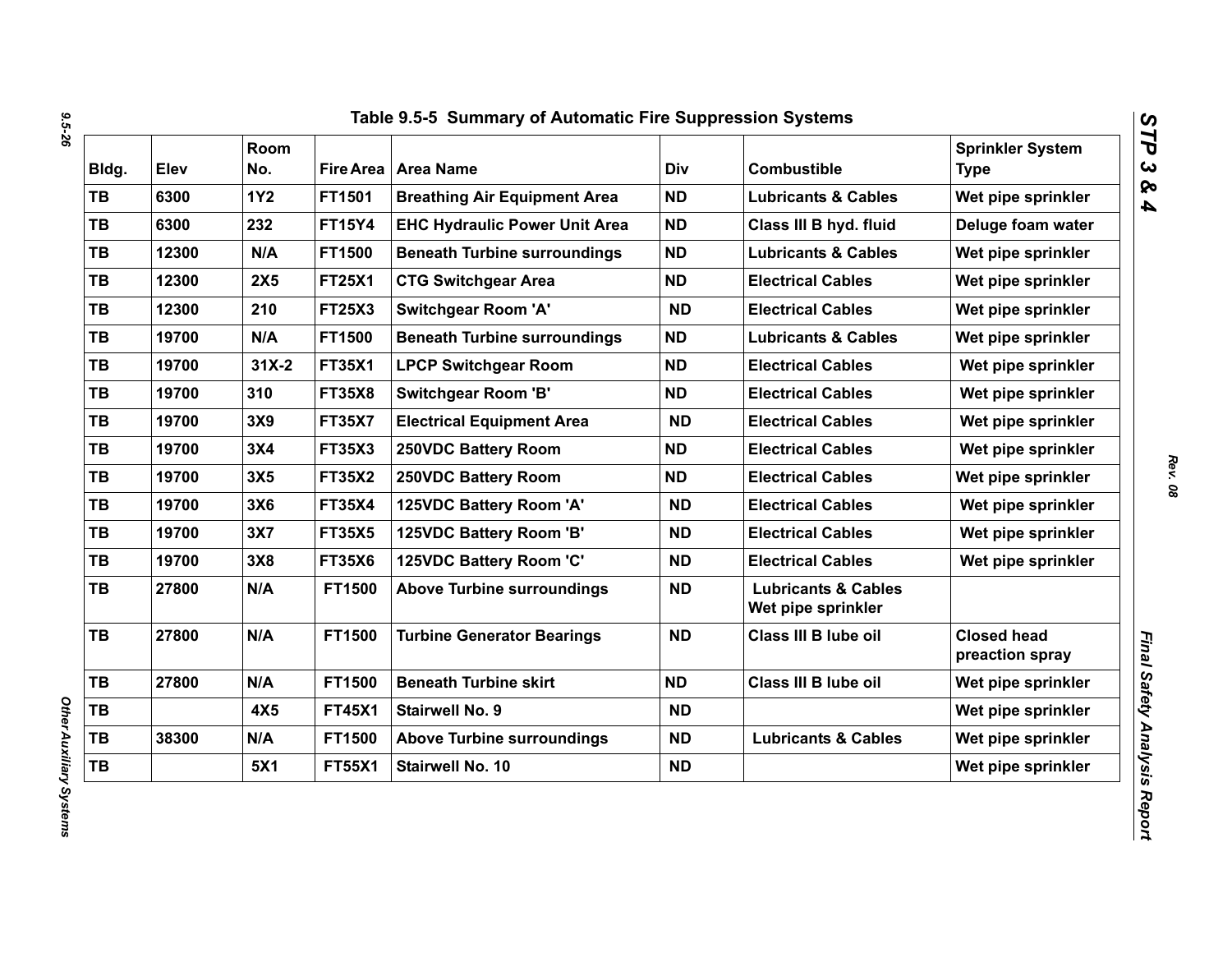

*STP 3 & 4*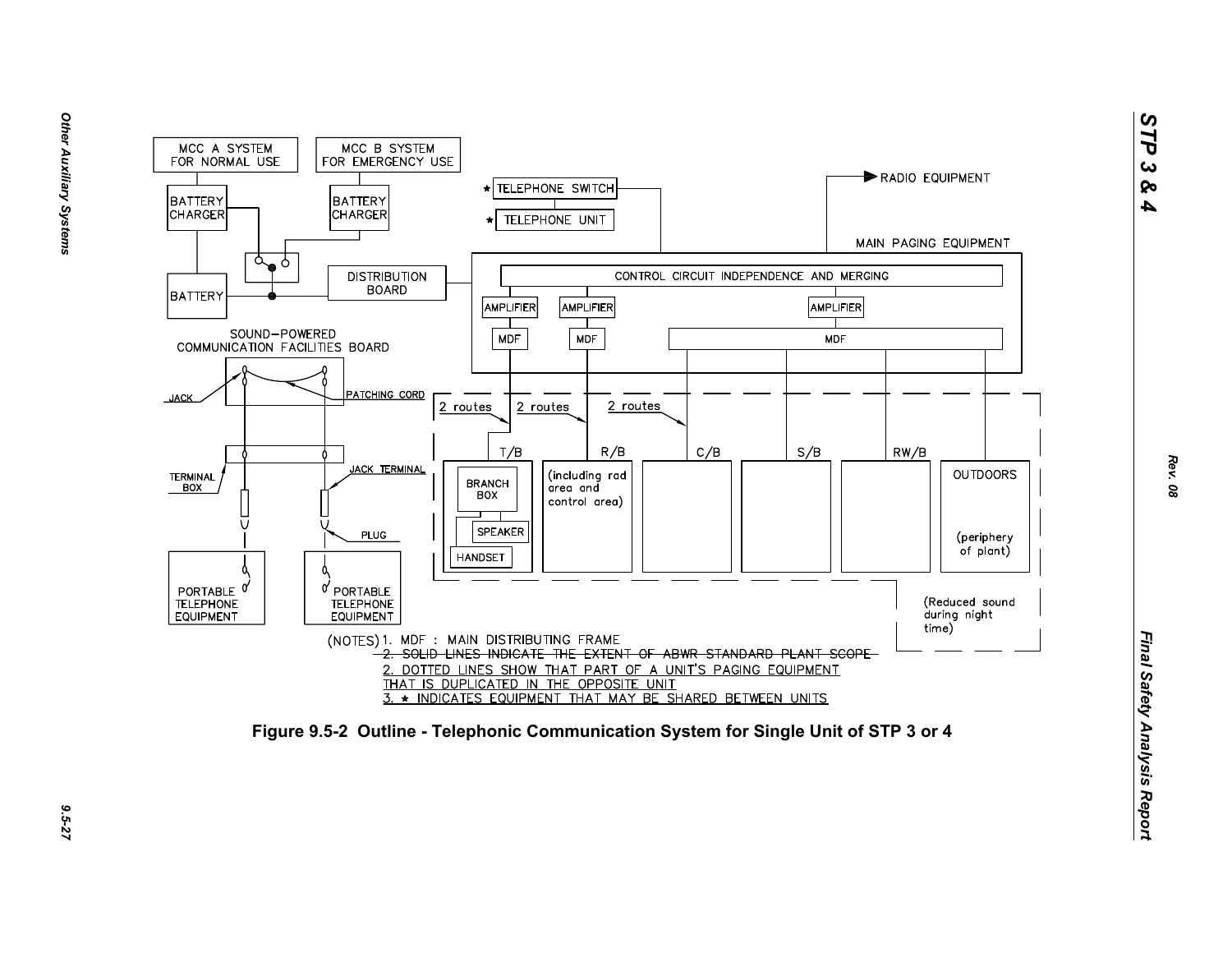

\* Elevations based on RPV bottom at EL 0. All dimensions in millimeters.

### **Figure 9.5-3 Lower Drywell Flooder System Arrangement/Configuration**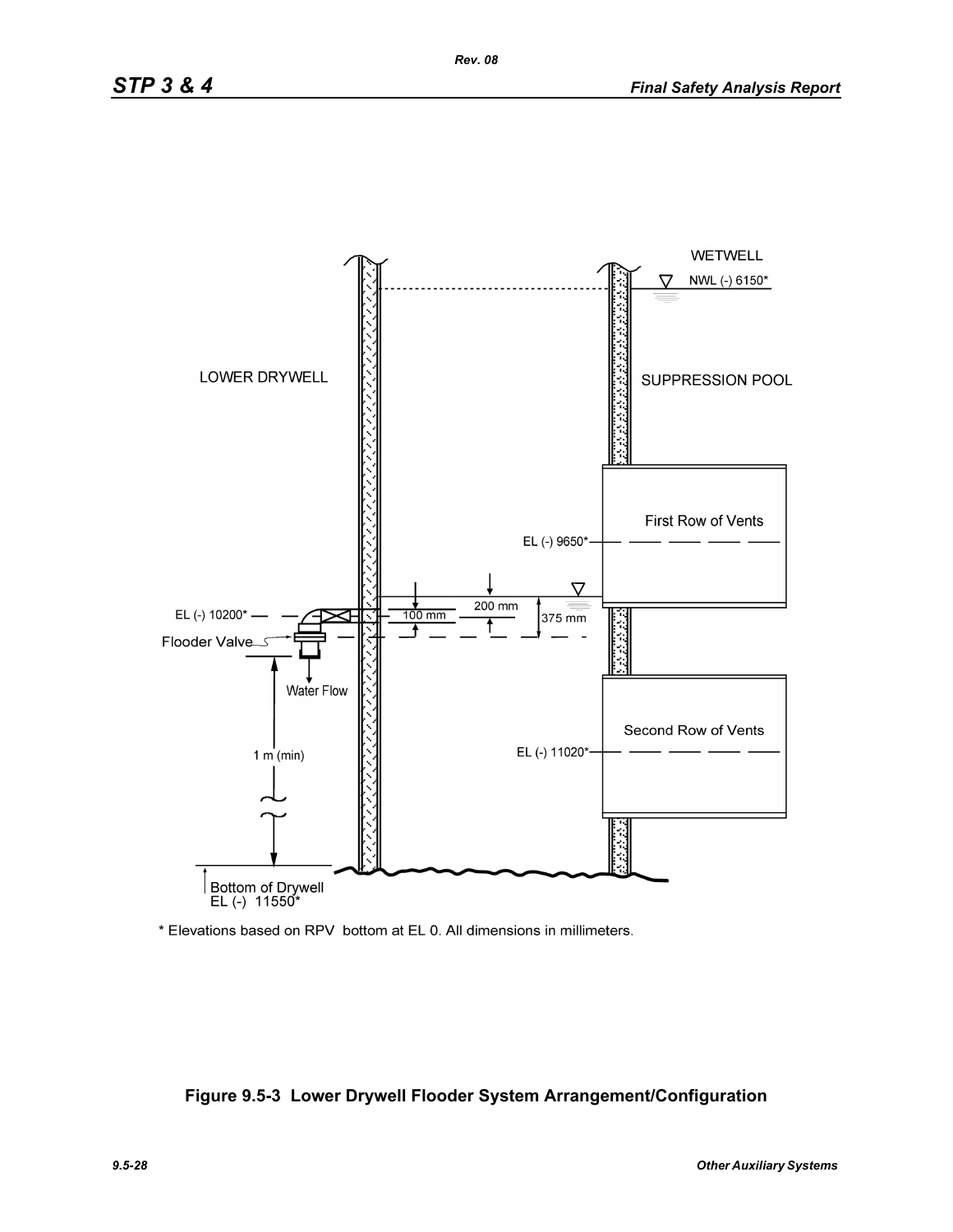





*STP 3 & 4*

9.5-29